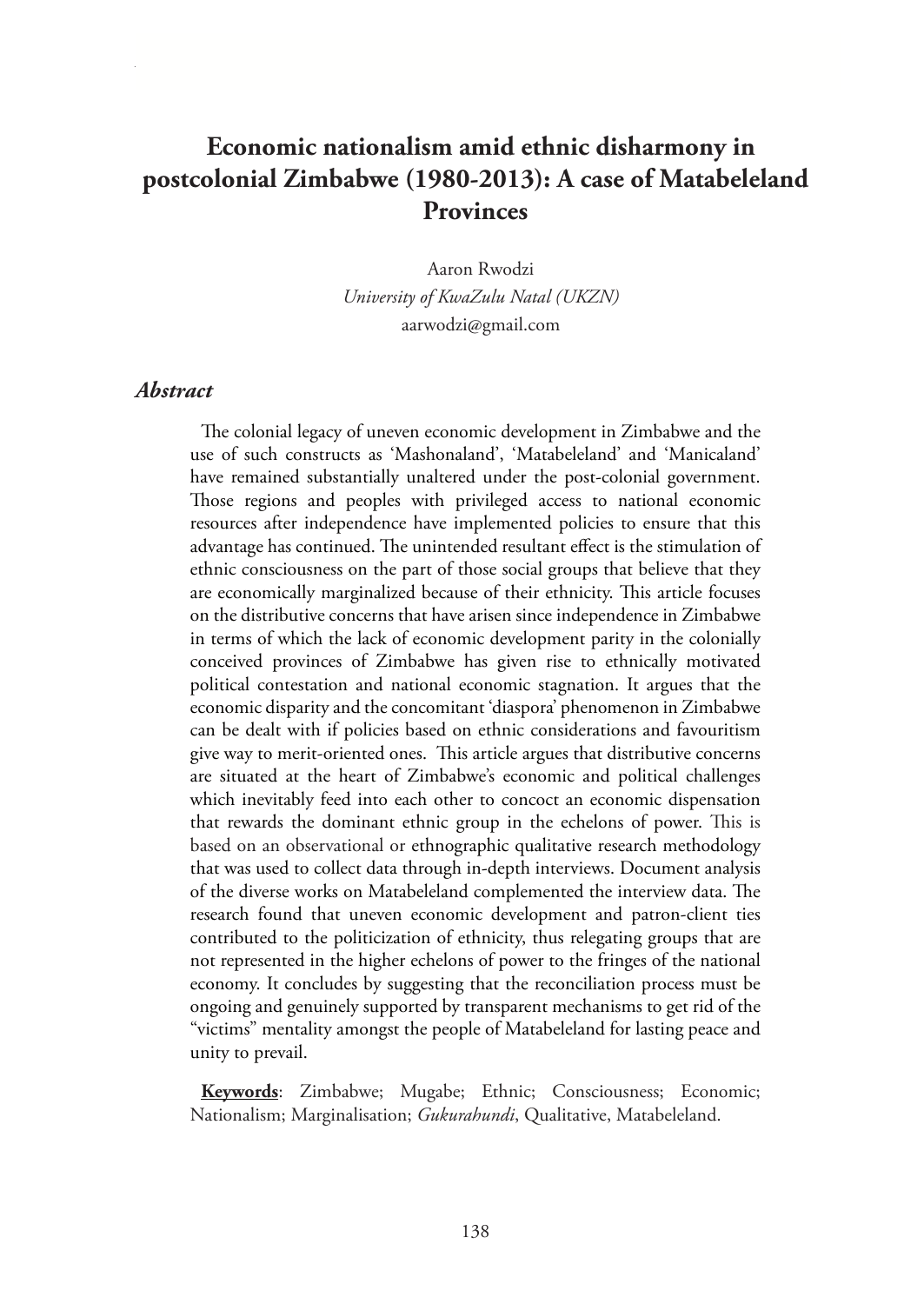

# **Administrative Provinces of Zimbabwe**

Source: Available at https://commons.wikimedia.org/wiki/Atlas\_of\_Zimbabwe, as accessed on 24 August 2018.

## **Introduction**

The salience of ethnicity in Zimbabwe is as old as the history of the liberation struggle against colonialism that started in the early 1950s. This ethnicity became apparent with the skewed allocation of economic resources in favour of the ruling Zimbabwe African National Union Patriotic Front (ZANU-PF) to reflect the pre-independence animosities between Zimbabwe African National Union Patriotic Front (ZANU-PF) and Zimbabwe African People's Union (ZAPU) as essentially Shona and Ndebele nationalist parties respectively. More than three decades after the attainment of political independence in Zimbabwe in 1980, certain areas in the country's provinces remain neglected and economically underdeveloped whereas other areas enjoy a modicum of affluence. This resulted from the conspicuously disproportionate access to the country's economic resources that was fuelled not only by the drive towards provincialism among political leaders, but also by the challenges of language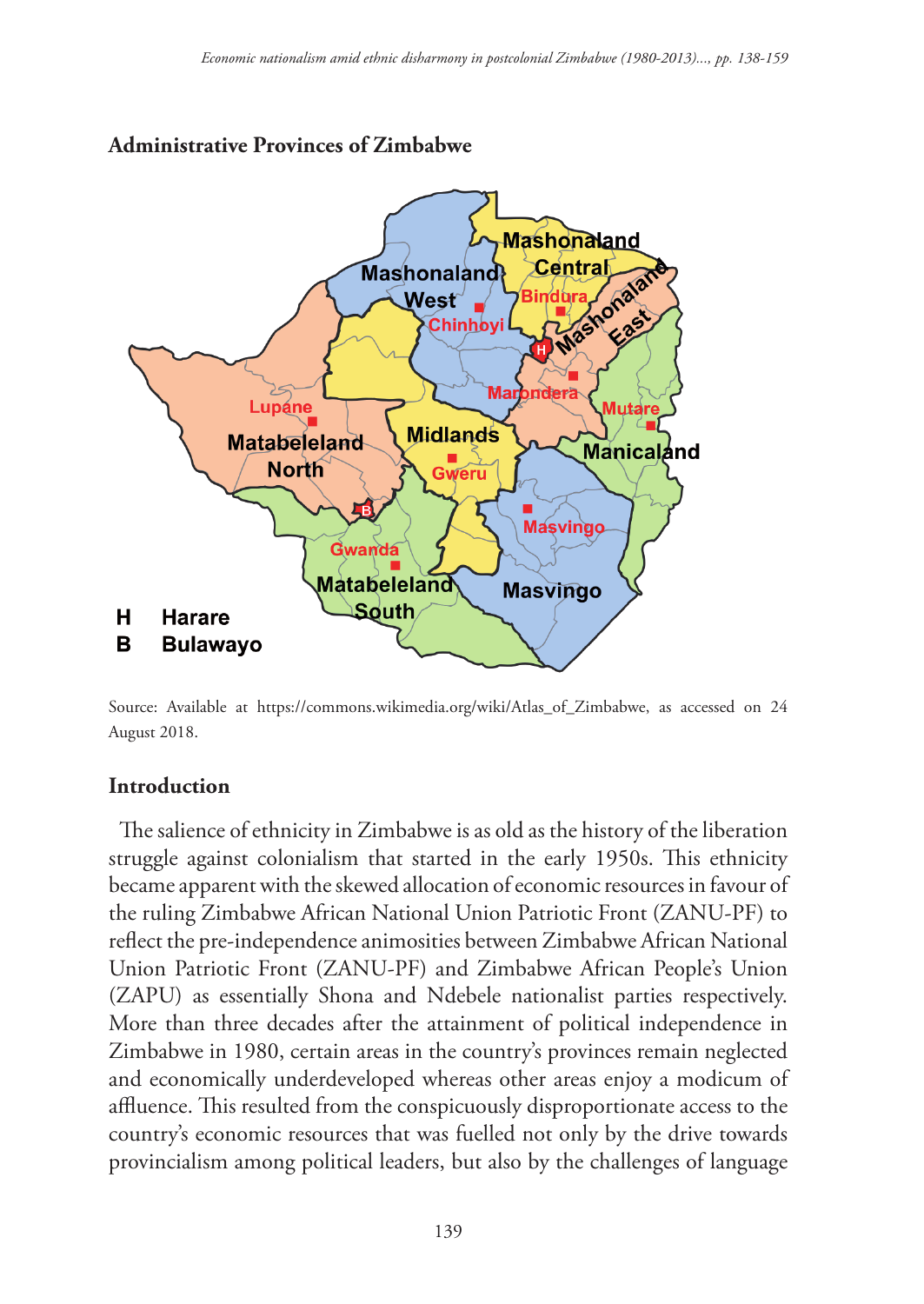affinity and ethnic solidarities that characterized postcolonial development initiatives and shaped political re-alignments.

The existing national Zimbabwean state as well as the provinces within the state are colonial constructs conceived in political terms. Quite often, provincial political boundaries have come into conflict with the economic boundaries originally drawn up by the colonial administration and, since then, repeatedly adjusted by the Zimbabwean government for instrumental purposes. In more concrete terms, there are cases where the electorate in a particular constituency vote for a candidate of their choice in the election in the hope that the candidate would represent them in all matters, including and especially development, even though, in terms of development, that constituency belongs to a different economic district. Under such a scenario, it is very likely that the district's political leadership may not prioritize development initiatives for that constituency. As such, the constituency is based on politics rather than on recognised economic districts and the leadership of the economic district is not answerable to that economic district.

Internet sources and newspapers that are sympathetic to the cause of the people in Matabeleland constantly harp on the relegation of Matabeleland as second fiddle to Mashonaland in terms of prioritisation of development projects by government. A good example is an article in *Bulawayo News24* by Phithizela Ngcobo entitled "Politicians from Matabeleland need to 'break the deputy mentality'", and the interview reported in *Zimbabwe Independent* by the former Zimbabwe People's Revolutionary Army (ZIPRA) Commander and Home Affairs Minister Dumiso Dabengwa,<sup>1</sup> among other sources. Zenzele Ndebele, a film producer, has been criticised for his documentary that is based on interviews he held with the Ndebele participants alone<sup>2</sup> because it resulted in the omission of the perspectives of the Shona people about economic marginalisation in Matabeleland. In many cases, conclusions seem to be drawn based on emotions rather than reason and, therefore, the conclusions drawn differ markedly from the official position taken by statecontrolled media platforms such as *Nehanda Radio* and Zimbabwe newspapers such as *The Patriot*, *The Herald* and *The Chronicle*.

<sup>1</sup> D Dabengwa, "Dabengwa tackles ED [Emmerson Mnangagwa] on *Gukurahundi*", *Zimbabwe Independent*, 29 March 2018.

<sup>2</sup> A Rwafa, "Representations of Matabeleland and Midlands disturbances through the documentary film Gukurahundi: A moment of madness", *African Identities*, 10(3), 2007 (DOI: 10.1080/14725843.2012.715458, accessed 7 May 2018), pp. 313-327.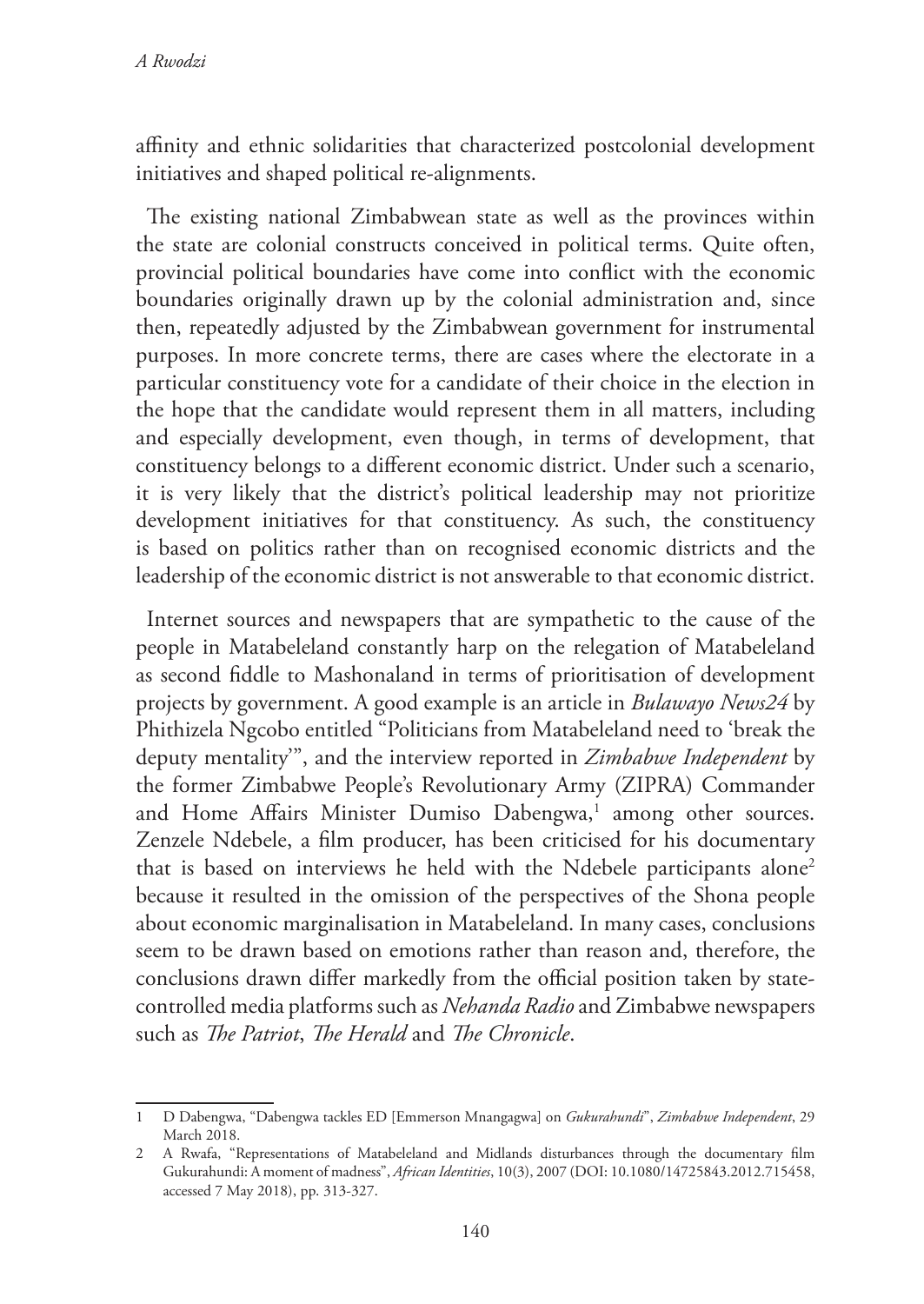Levels of representation in parliament and at other levels by the members of the different political parties have added to the effects of economic marginalization throughout the country's ten provinces. The retention of such colonial provincial names as Manicaland, Matabeleland and Mashonaland continues to perpetuate the imperialist project to divide and rule through the perpetuation of ethnic and tribal categories that are of relatively recent invention. Over time, these divisions have become naturalized as the basis for political mobilization seeking access, control and distribution of resources by means of patron-client relationships. For some critics, this smacks of a renewed kind of colonialism from within the nation state and fostered by the ruling elite.

The emphasis in this discussion is to address the question of uneven economic development in Zimbabwe's constituencies, districts and provinces, linking it to the politicization of ethnicity at the higher levels of political power, and to a localised ethnic "nationalism" organized around resource allocation. There has been notable economic development in certain regions since independence whereas other regions continue to suffer from years of neglect. The findings of this research will, it is hoped, lead to the adoption of a non-partisan and ethnically blind mechanism of resource allocation that would facilitate parity of economic development in the country.

The underlying assumption of this research is that provinces, political constituencies and districts that are ethnically well-represented in government institutions benefit more from the country's resources and national development projects than those that are either less represented or under-represented. This hypothesis fits in well with Zuber's ethnic outbidding model which argues that ethnically heterogeneous societies often appeal to voters on the basis of their ethnic identity rather than on other social identities such as class and religion or even on the basis of firmly-grounded policies.<sup>3</sup> Under such conditions it is possible that ethnic minority parties with strong blood bonds begin to identify themselves as "nations" on the basis of a common attachment to a specific territory which they claim has been theirs throughout history.

Another view is that ethnic groups are not merely based on the occupation of exclusive territory, but on the continual expression and validation<sup>4</sup> of who they think they really are. Ethnic groups are particularistic. They thus share

<sup>3</sup> CI Zuber & E Szöcsik, "Ethnic outbidding and nested competition", *European Journal of Political Research*, 2015, pp. 784-801.

<sup>4</sup> W Sollors, *Theories of ethnicity: A classical reader* (New York, NYU Press, 1996), p. 303.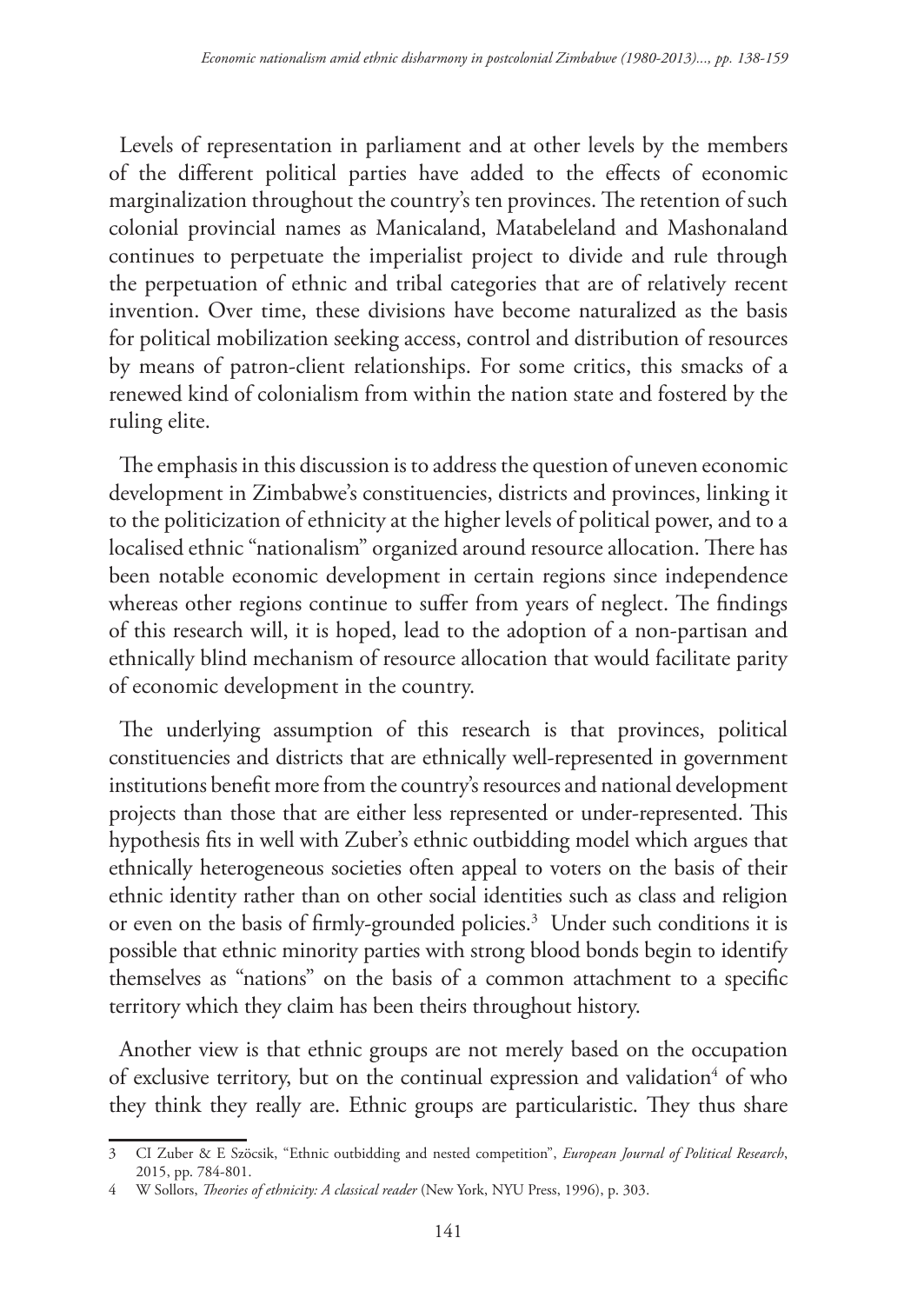mutually exclusive political preferences. This suggests that they can be mobilized politically in terms of specific group interests. This framework informs the debate on economic nationalism amidst ethnic disharmony in Zimbabwe.

## **To be enlightened from literature**

There is sometimes talk at cross purposes when people speak of ethnicity, race and nationhood, as these conceptual variables do not have clear definitions. Some of the first-generation anthropologists working in Africa produced pioneering work on ethnicity. Classics include Clyde Mitchell's study of the *Kalela* Dance in Zimbabwe (then Rhodesia)5 and Epstein's monograph *Politics in Urban African Communities*. 6 Such works argue that urbanization did not lead to the shedding of ethnic affinities. One of the theoretical approaches to the study of ethnicity in Zimbabwe explains and defines ethnicity in terms of the primordial realm as "…the givens of social existence such as blood, speech and custom which have an ineffable coerciveness in and for themselves".7 A closely allied view is that of social constructivists who see identity as fluid, and thus as open to exploitation under certain conditions for certain interests.<sup>8</sup> These two broad approaches to ethnicity – "constructivist" and "primordial" – are relevant to this study. The latter sees ethnic identity as resulting from deep-rooted attachments to group and culture, while the former focuses on ethnicity as a political strategy that is pursued for pragmatic interests. According to Barth, most perspectives embrace the view that ethnicity emerges during interaction between groups and is not evident at ethnic boundaries. $^9$ 

The classical liberal perspective is that the rights of ethnic minorities should be safeguarded, and that such minorities should enjoy equal treatment in comparison with the rights of the ethnic majority. A communitarian view, on the other hand, holds that the function of the state is not to protect the interests of any group but to promote the good of society.<sup>10</sup> This view needs

<sup>5</sup> JC Mitchell, "Aspects of social relationships among Urban Africans in Northern Rhodesia" (The Rhodes-Livingston Institute, Manchester University Press, 1956).

<sup>6</sup> AL Epstein, *Politics in an urban African community* (New York, Humanities Press, 1958).

<sup>7</sup> K Manganga, "A historical study of industrial ethnicity in urban colonial Zimbabwe and its contemporary transitions: The case of African Harare, c. 1890-1980" (PhD, Stellenbosch University, 2014), April 2014.

<sup>8</sup> A Slbiez-Wieck, A Becker, M Krämer, A Manke, M Pelican, A Sáez-Arance & T Widlok, "Ethnicity as a political resource conceptualizations across disciplines, regions, and periods", 2015 (available at www.transcript-verlag. de/978-3-8376-3013-8, accessed, 7 November 2017), p. 12.

<sup>9</sup> A Slbiez-Wieck et al., "Ethnicity as a political resource conceptualizations..." (available at www.transcript-verlag. de/978-3-8376-3013-8, accessed, 7 November 2017)*,* p. 13.

<sup>10</sup> A Slbiez-Wieck et al., "Ethnicity as a political resource conceptualizations..." (available at www.transcript-verlag. de/978-3-8376-3013-8, accessed, 7 November 2017)*,* p. 13.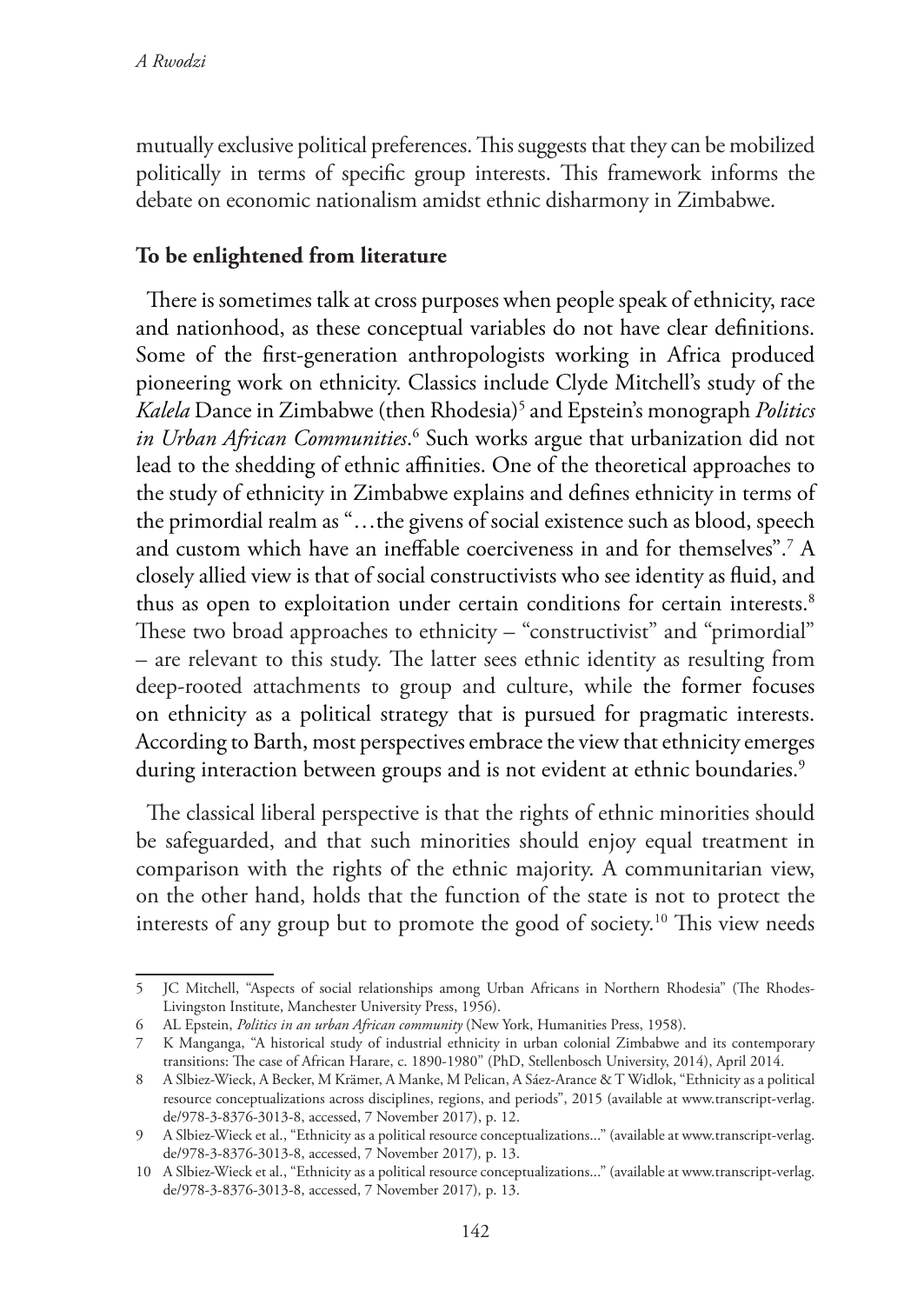to be contextualised in the light of the blame that has been attributed to the people from Matabeleland for what they regard as the consequence of the lack of government commitment to improve their economic situation.

Albiez-Wieck and Becker define ethnicity as a collective identity that is based on shared meanings and cultural practices that engender a sense of belonging.<sup>11</sup> Brubaker has carried out many works on nationalism, immigration and citizenship in which he challenges the pervasive and common-sense notion of groupism based only on primordial affinities.12 He views ethnicity as socially constructed and he holds that such self-identifications can be used or abused for political purposes. In the Federation of Rhodesia and Nyasaland that existed prior to independence, a group fluidity that was characterized by specific esteem for western occupation, dress, furniture, etiquette, education, leisure activities and language was the hallmark of civilization. The westernized and educated black elite in the Zambian Copperbelt community was heterogenous and it met regularly to redefine their way of life, businesses, professions, politics and other interests and by so doing, constituted a separate class of its own.<sup>13</sup> Mitchell and Epstein concur that new social identities in Northern Rhodesia were formed based on the outward marks of western civilization. According to Kenneth, the ability of the educated to think rationally and analytically, as opposed to appeal to supernatural explanations of natural phenomena, are important factors drawing them together and creating a sense of corporateness and solidarity.<sup>14</sup> This constructivist approach to the development of ethnic groups suggests that ethnic groupings are fluid and not hard-wired. As such, the constructivist discussion above helps to unpack the ethnic heterogeneity of what is supposedly a homogenous Ndebele society. From this approach, the economic setbacks in Matabeleland are not only viewed as targeted to harm the Ndebele alone as an ethnic group, but also to harm other categories of people who have been assimilated into Ndebele society, whether voluntarily or through conquest.

 Chandra and Wilkinson posit that ethnic identities in Africa are strengthened by exposure to political competition and that they are useful in the competition

<sup>11</sup> A Slbiez-Wieck et al., "Ethnicity as a political resource conceptualizations..." (available at www.transcript-verlag. de/978-3-8376-3013-8, accessed, 7 November 2017)*,* p. 12.

<sup>12</sup> R Brubaker, "Ethnicity without groups", 2006 (available at http://journals.cambridge.org, accessed, 16 July 2018).

<sup>13</sup> L Kenneth, *Urbanization as a social process: An essay on movement and change in contemporary Africa* (London, Routledge, 2017), 2017, p. 73.

<sup>14</sup> L Kenneth, *Urbanization as a social process: ...*, 2017, p. 74.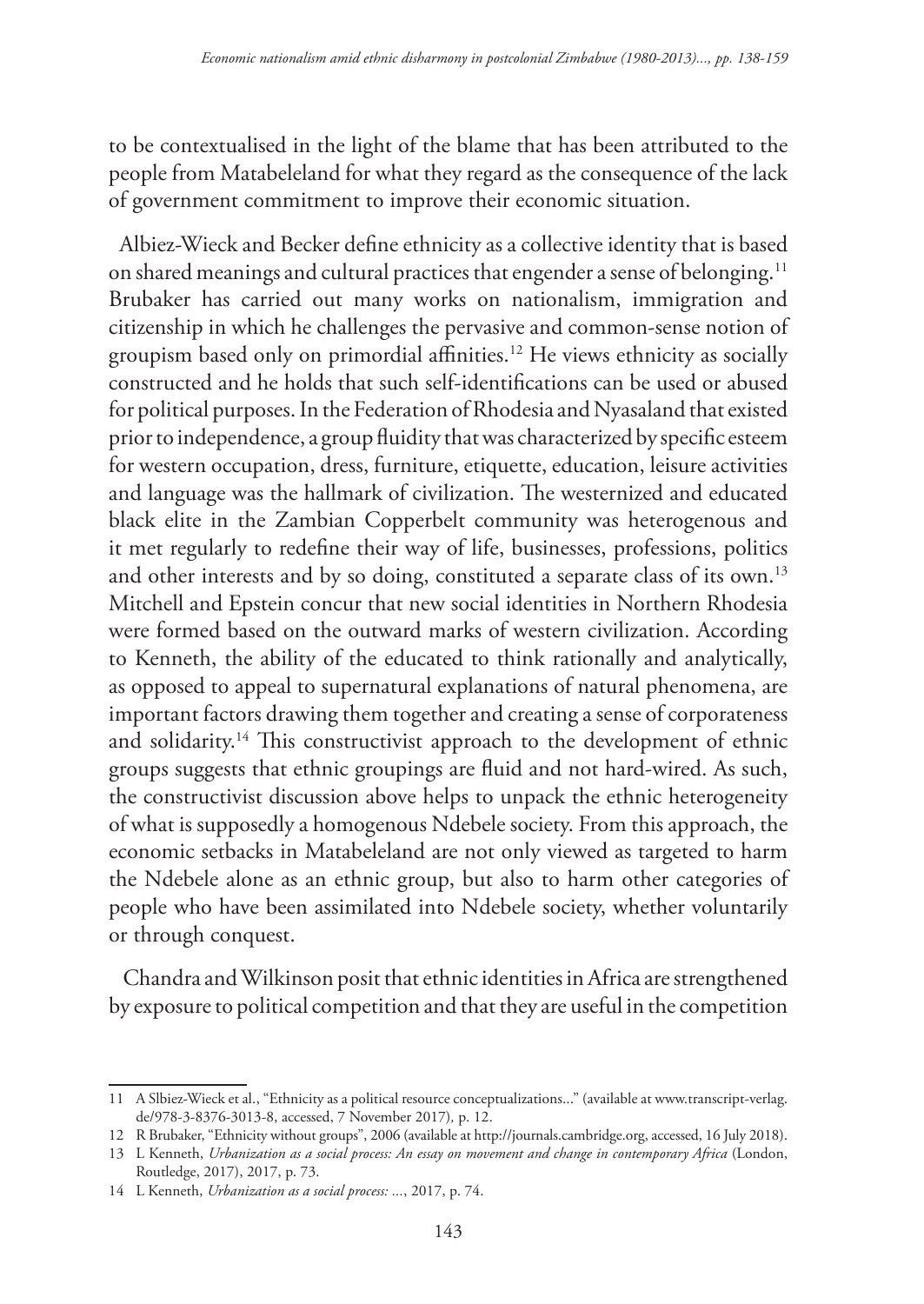for power.15 They further emphasize the salience of ethnicity as playing a functional role in that it is a tool deployed by politicians for mobilizing people, policing boundaries and building coalitions in the endless struggle for scarce resources.16 Again, the functional role of ethnic consciousness and the fluidity of Ndebele society as currently constituted pose challenges in the characterisation of economic marginalisation in Matabeleland as being based on power politics, ethnicity or provincialism.

Ethnicity is a relational concept that mirrors cultural differences and the manner in which they are communicated and maintained by contact rather than in isolation.17 Turton avers that if ethnicity is used as a political resource, an identity that is narrowly-defined, selective and embellished in terms of its past history, is deliberately constructed for the ethnic followers.18 The political usefulness and strategic importance of ethnicity in group mobilisation around perceived material gains have had a direct impact on Zimbabwean politics since independence in 1980.

The theoretical and politico-ideological discourse on the concept of development posit that power and politics are crucial to development if societal needs and aspirations are to be met.<sup>19</sup> Rudebeck regards "representation" and "participation" as strategies to meet societal needs and aspirations and he equates them with "democracy" and "democratization" respectively. He admits, however, that democracy as a concept is problematic and contested, and that it means different things to different users.<sup>20</sup> Rudebeck's focus is on the entitlements to be given to the people so that they overcome poverty by being empowered to make direct decisions on issues that affect them. He thus goes far beyond mere development, to "sustainable development" which was popularized by the Brundtland Commission in 1987 as "…development that meets the needs of the present without compromising the ability of future generations to meet their own needs" Griggs describes sustainable development as development that meets the needs of the present while safeguarding Earth's life-support systems on which the welfare of the current and future generations

<sup>15</sup> K Chandra & S Wilkinson, "Measuring the effect of 'ethnicity'", *Comparative Political Studies*, 41(4-5), April 2007, p. 515.

<sup>16</sup> K Chandra & S Wilkinson, "Measuring the effect of 'ethnicity'", *Comparative Political Studies*, 41(4-5), April 2007, p. 516.

<sup>17</sup> D Turton, *War and ethnicity: Global connections and local violence* (Boydell & Brewer Ltd., 2003), p. 78.

<sup>18</sup> D Turton, *War and ethnicity: Global connections and local violence*, p. 78.

<sup>19</sup> L Rudebeck, "Democracy and development – A disputed pair", *Africa Development*, 41(1), 2017, p. 3.

<sup>20</sup> L Rudebeck, "Democracy and development ...", pp. 3-4.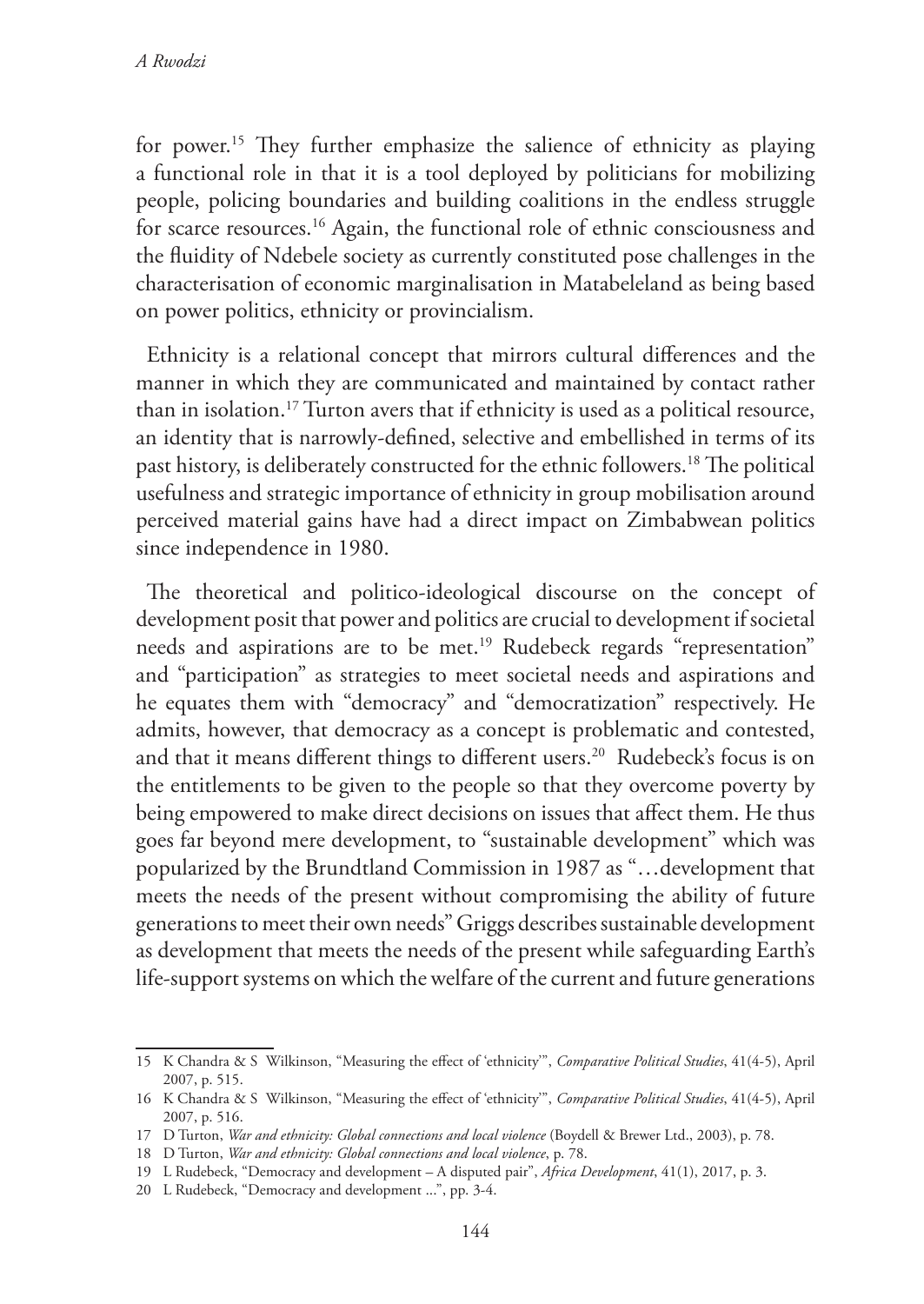depends.21 Of interest is the Human Development Report of 2002 entitled "Deepening Democracy in a Fragmented World" which makes the conclusion that development that meets legitimate majority needs and aspirations is more likely to take place under conditions of substantial democracy than under other forms of rule.22 This framework should inform the study of economic nationalism in Matabeleland.

The Keynesian development model argues that for an economy to grow, there must be an adequate amount of savings to invest to make growth possible, and that investment in human capital is a pre-requisite if growth and development is to take place.<sup>23</sup> In accordance with the Bretton Woods institutions, the Berg Report of 1991 recommended neo-liberal economic policies as suitable for promoting Africa's growth and development path, but it overlooks the neocolonial class structures in Africa which impede that development.<sup>24</sup> In his book, *Wretched of the earth*, Frantz Fanon argues against the conclusions of the Berg Report and intimates that neo-liberal economic agendas, such as the Economic Structural Reform Programme (ESAP) adopted in Zimbabwe in 1992, failed because they represented narrow interests. The applicability and effectiveness of the economic liberalism that the Berg Report proposes ought to be evaluated against the background of politically-motivated ethnic tension between the Mashonaland and Matabeleland provinces during the 1990s.

## **Exploring with ethnography as research methodology**

This article is largely based on ethnography, a qualitative research methodology to gather data using in-depth interviews as collection tools. This method enabled the researcher to understand the behaviour of the people being studied. Through this observational study, the researcher was able to understand or "get inside" the social interactions, perceptions and behaviours of the Ndebele people. Document analysis of the diverse works produced by writers on the history of Matabeleland after the liberation war was utilised to provide holistic insights into their world view and actions. Existing scholarly literature in the form of textbooks and journals that focus on ethnicity and economic and political marginalisation were also consulted. The information

<sup>21</sup> H Knudson, "Pragmatic considerations for implementing the United Nations Sustainable Development Goals (SDGs): Contradictions and necessities within the earth system", *Institutt for industriell økonomi og teknologiledelse*, 2014, p. vii.

<sup>22</sup> L Rudebeck, "Democracy and development ...", p. 16.

<sup>23</sup> L Keita, "Models of economic growth and development in the context of human capital investment…", *The way forward for Africa, Africa Development*, XLI(1), 2016, p. 39.

<sup>24</sup> L Keita, "Models of economic growth and development...", p. 43.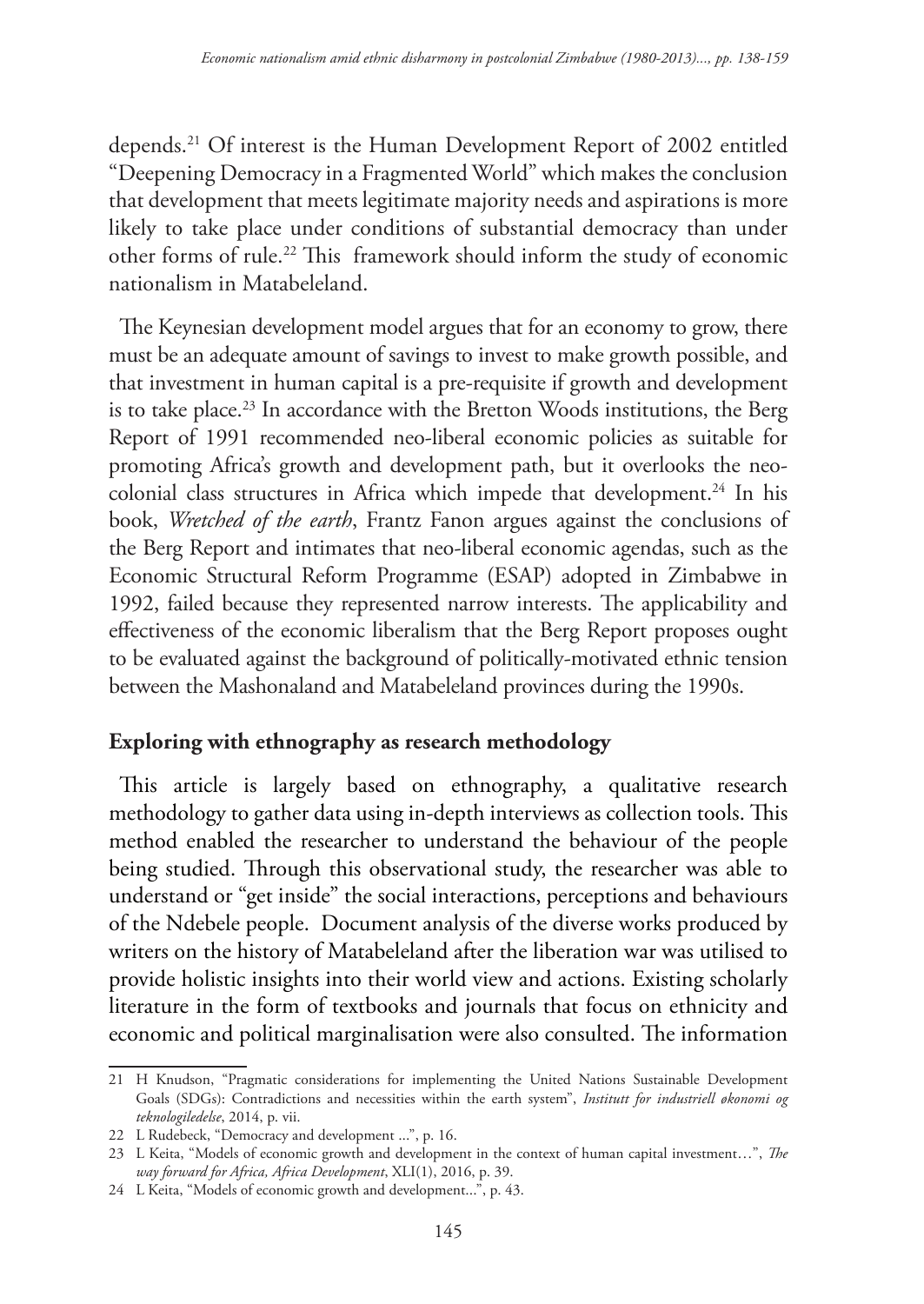collected from the above secondary data augmented information gathered through oral interviews carried out with 15 people from Matabeleland who were purposively sampled. The sample comprised five former ZIPRA combatants, one of whom is now a lecturer, five political activists from the political divide and five professionals drawn from the fields of education and local government. The research combined desk-top research<sup>25</sup> involving the summarisation, collation and synthesis of existing researches, and primary research, where data were collected from research participants. This qualitative research paradigm, which links meaning in any social setting to experience,  $26$ is interpretivist in the sense that it sought to make sense of the lived subjective experiences of the people in Matabeleland who are the object of this study.

## **The historical and political context** *Colonial heritage and its effects on post-independence ethnic relations*

The white settler colonial economy was biased in favour of promoting the economic interests of the white minority population, safeguarding white privilege and buttressing its ideological conviction of racial superiority over Africans. Social, economic and political privileges were for the whites to enjoy. Exclusionary legislation was promulgated that dovetailed with capitalist interests and relegated the Black population of Zimbabwe to the fringes of the economy.27

It must be pointed out that the colonial administration operative in Rhodesia was conceived in violence and was maintained by the free application of force on defenceless Black people. Reasons for this were many. Firstly, it is the position of this article that unleashing violence in its various manifestations was calculated to cow Blacks into unquestioning submission to their subservient position. Secondly, the article also argues that violence, which could either be physical in the form of torture, unlawful detention and murder, or nonphysical in the form of prohibitive state laws, was deemed indispensable as a mechanism to consciously thwart any token show of African nationalism which the settlers feared would dislocate the existing capitalist system of production. Thirdly, violence was institutionalized to prevent Blacks from competing

<sup>25</sup> Desk Research is used to describe the process of tracking down useful existing pre-published information. "A guide to desk research" (available at Dobney%0Awww.dobney.com/Papers/A\_guide\_to\_desk\_research.pdf, accessed, 27 October 2017).

<sup>26</sup> M Buchler & C Puttergill, *Understanding social change and research* (Pretoria, Unisa Press,1997), p. 195.

<sup>27</sup> B Raftopoulos & A Mlambo, *Becoming Zimbabwe: A history from the pre-colonial period to 2008* (African Books Collective, 2008), p. 85.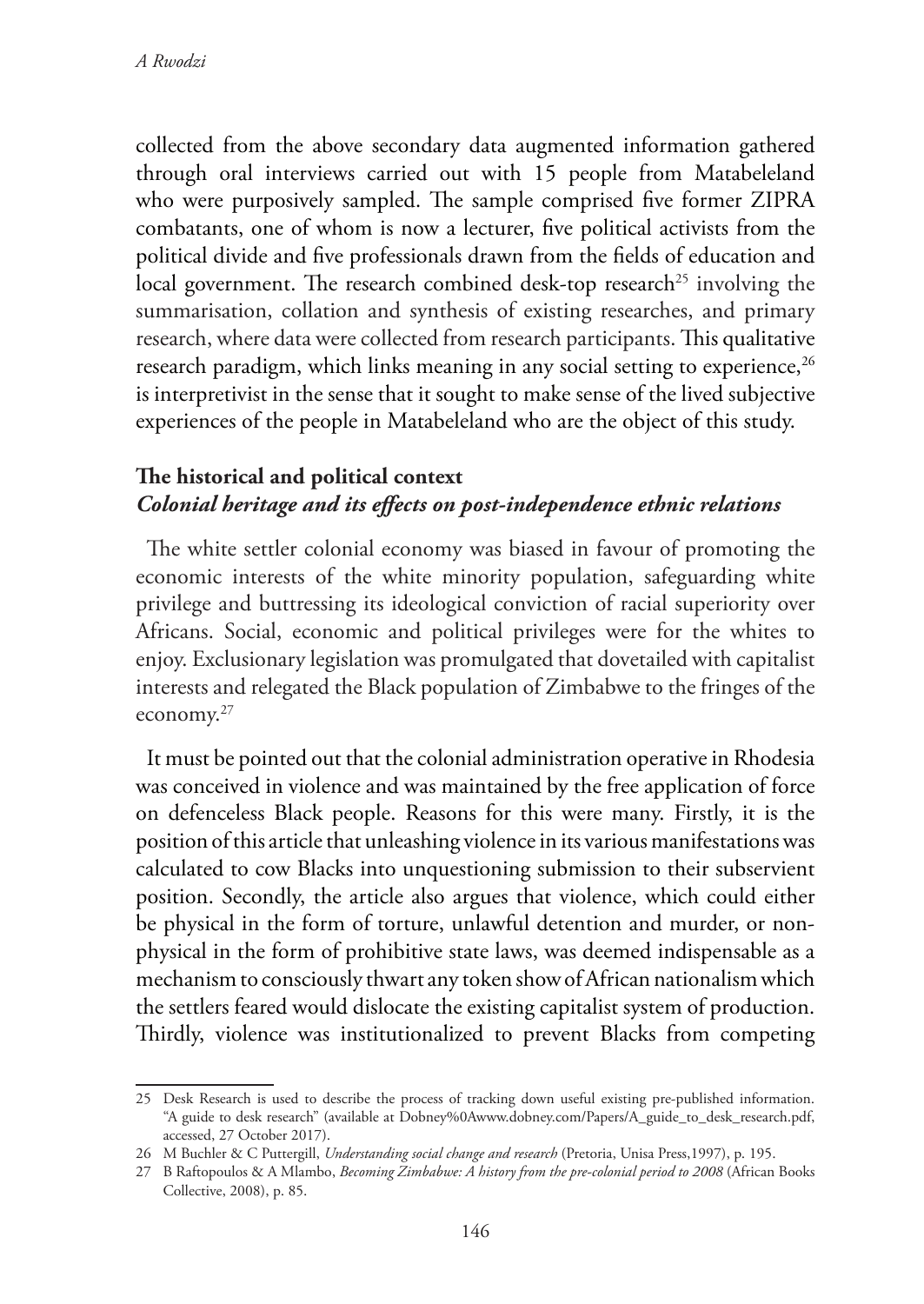with whites and to ensure that the unequal land distribution resulting from the Land Apportionment Act of 1930/1, the Native Land Husbandry Act of 1951, and the Land Tenure Act of 1969 could not be altered for as long as the white settler regime continued to have a firm grip on the economy. Given the level of colonial racial discrimination, the Second Chimurenga (War of Liberation) that started in 1966 with the Battle of Chinhoyi sought to redress past colonial injustices. The dawn of independence in 1980 brought national euphoria in its wake especially after the agony experienced by Blacks during the protracted liberation struggle.

The first group of liberation fighters included the 1966 Chinhoyi Battle heroes. This category, from which future leaders of the country after independence emerged, comprised men who had endured racial oppression for a much longer time, and had been involved in numerous protests prior to the formation of mass political parties such as the African National Congress (ANC) in 1957, National Democratic Party (NDP) in 1959, ZAPU in 1960 and ZANU in 1963. The other category of secondary school students who were voluntarily recruited for guerrilla training around 1976 differed considerably from their earlier group stated above in that they were more enlightened and better-educated and so made conscious decisions to join the liberation struggle. Nonetheless, recruitment in the 1970s was ethnicallybased, with ZAPU recruits from Matabeleland sneaking into Botswana before they were transferred to Zambia for their guerrilla training whilst ZANLA recruits from other parts of the country headed for Mozambique.

## *Politicizing ethnicities*

Zimbabwe is a country with many ethnic groupings and the major ones include the Shona, Ndebele, Tonga, Nambya, Tsonga, Karanga, Venda, Sotho, Zezuru, Manyika, Xhosa, Kore Kore and Kalanga. The misnomer is that these groupings are lumped together into the Shona and Ndebele categories and all others are regarded as ethnic minorities. There is need to distinguish between languages and dialects as these ethnic groupings are generally regarded as distinct only in terms of using a different dialect of Shona. This applies to the Zezuru, Manyika, Karanga and Kore Kore that are dialects of the Shona language. Similarly, Kalanga, Sotho and Xhosa present challenges in classifying them either as dialects or languages independent of the Ndebele language. As a result, this article regards them as ethno-racial identities because of the complex interactions between these groupings that took place before the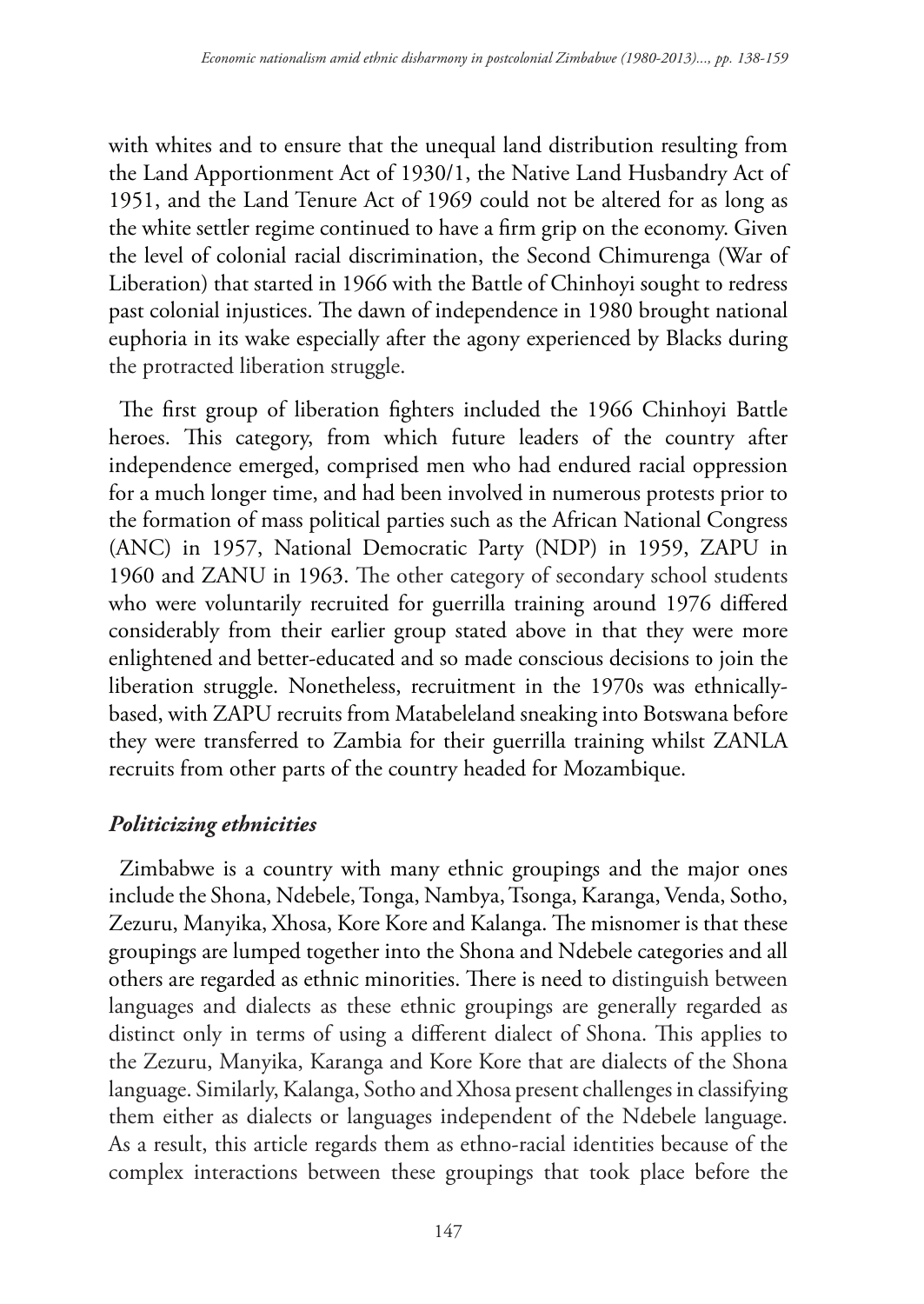establishment of the Ndebele state by King Mzilikazi. As Mazarire notes, until fairly recently, we did not know as much about the Kalanga who have constantly been treated as a sub-ethnicity of the major groups in southwestern

Zimbabwe such as the Ndebele, Tswana and Shona.<sup>28</sup> However, history has affirmed the dominant role of the Ndebele and the Shona in their struggle against imperialism, beginning with the First Chimurenga (Umvukela 1) of 1896-189729 and has thus downplayed and even marginalized the roles of other ethnic groups in the anti-imperial struggle. To begin with, ZAPU was formed in 1961 after the National Democratic Party (NDP) under Joshua Nkomo as its President before it was banned in 1960. Its members included George Nyandoro, George Silundika, Ndabaningi Sithole, Enos Nkala and Robert Mugabe among others. ZAPU had members from all the ethnic groups in the country.

In 1963, ZAPU split because of personality and temperamental differences. These included disagreements over leadership style, strategies, ideology and ethnicity.30 Nkomo's opponents such as Mugabe, Ndabaningi Sithole, Leopold Takawira, Enos Nkala and Morton Malianga blamed what they called a weak leadership and opposed Nkomo's idea of setting up a government in exile in Tanzania.31 When these 'dissidents' broke away to form the Zimbabwe African National Union (ZANU) led by Ndabaningi Sithole in 1963, Nkomo interpreted the split as an express show of tribal feelings against him.<sup>32</sup>

According to Mokwetsi, the Zezuru, Manyika and Karanga jostled for political power in ZANU and that enhanced the composition of *Dare ReChimurenga* (War Council) that had Robert Mugabe, Edgar Tekere, Henry Hamadziripi, Noel Mukono, Emmerson Mnangagwa, Rugare Gumbo, John Mataure, Josiah Tongogara and Herbert Chitepo.<sup>33</sup> In the anti-colonial struggle, ZAPU and ZANU tended to represent Shona and Ndebele national

<sup>28</sup> GC Mazarire, "Who are the Ndebele and the Kalanga in Zimbabwe?", Konrad Adenuer Foundation Project on 'Ethnicity in Zimbabwe', November 2003, p. 1.

<sup>29</sup> This was the first organized resistance to colonial occupation by the Shona and Ndebele people. Murenga Sororenzou demonstrated his bravery to challenge the British South Africa Company (BSAC) and his name became a symbol of all the fighting struggles against oppression in Zimbabwe, hence 'Chimurenga D Beach from a colonial school of thought, and T.Ranger, from a nationalist perspective, debate this war at length.

<sup>30</sup> Anon., "Power Struggles within ZANU-1973-1975" (available at https://www.pindula.co.zw/, as accessed on 3 September 2018).

<sup>31</sup> F Chung, *Zimbabwe: Looking east* (Bulawayo, Directory Publishers, 2015), p. 238.

<sup>32</sup> JM Nkomo,*The story of my life* (London, Methuen, 1984), p. 9.

<sup>33</sup> J Mokwetsi, "A regional provincial analysis of Zimbabwe", *Southern Eye*, 28 March 2004 (available at https:// www.southerneye.co.zw/2014/03/28/regional-provincial-analysis-zimbabwe/, as accessed on 18 August 2018).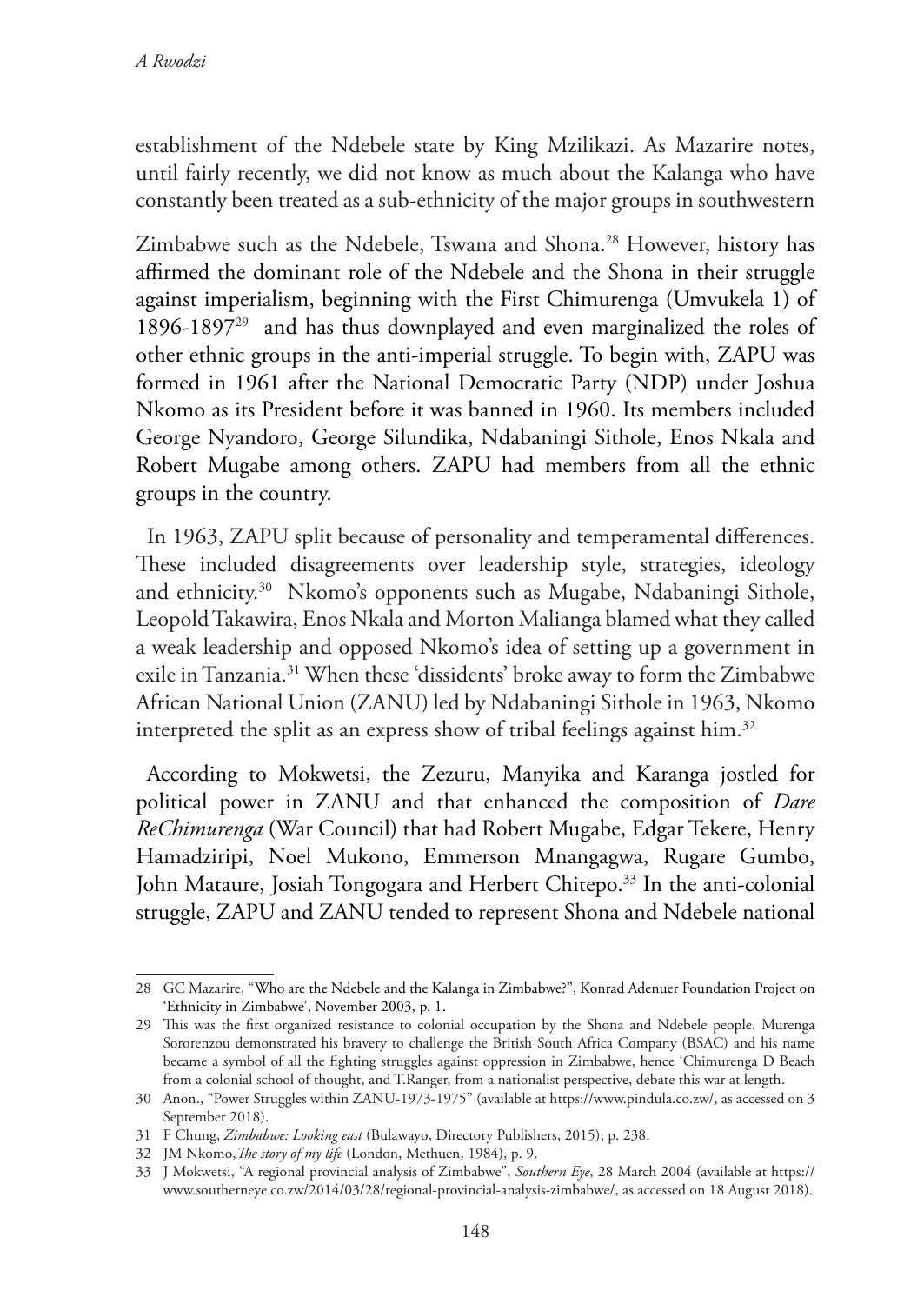interests respectively.34 Thus, even when nationalism could lay claim to its strongest appeal, the fault lines of class, race, ethnicity and gender, amongst other cleavages, were always attendant.

Some of the works produced by Epstein critically analyse mining in the Zambian Copperbelt during the era of the Federation of Rhodesia and Nyasaland (1953-1963) when the Bemba-speaking, the Ngoni-speaking and the Nyasaland groups strove to maintain their ethnic identities despite the progressive de-tribalization resulting from African urbanization.35 The Bemba in Zambia's northern Luapula and Copperbelt Provinces are described as a tribe that prides itself on its past military accomplishment and is considered 'arrogant' by other Africans and by Europeans as due to its ethnocentrism.<sup>36</sup> However, the Copperbelt is highly cosmopolitan in its ethnic mix, even though the province's lingua franca is Bemba. This example of the Bemba in Zambia suggests that urban life and interactions were premised on ethnic differentiations that smacked of preferential treatment in work places.

British colonialism under the British South Africa Company (BSAC) rule from 1890 thrived on the policy of divide and rule. Ethnic divisions were actualized and given a new impetus so that the Ndebele and the Shona people would view themselves as belonging to irreconcilable ethnic categories. Wimmer argues that already-existing ethnic distinctions were moulded by pre-colonial history and then altered by colonization before becoming politicised.37 It becomes even more important to consider how, after independence in Zimbabwe in 1980, the government that was predominantly Shona-speaking, would interpret colonial accounts of the Shona-Ndebele relations which portrayed the Shona as victims who lost all they held dear through Ndebele raids, and how they lost their grain and women to Ndebele *amabutho* (soldiers). That set a precedent for reciprocal retribution which made ethnic unity difficult to build, even after the proclamation of the national reconciliation policy in 1980. This also became an obstacle to a genuine transformation of Matabeleland. At the height of opposition politics

<sup>34</sup> BM Mupfuvi, "Land to the people: Peasants and nationalism in the development of land ownership structure in Zimbabwe from pre-colonialism to the unilateral declaration of independence (UDI) period" (University of Salford, 2014), p. 15.

<sup>35</sup> J Ferguson, "The country and the city on the Copperbelt", *Cultural Anthropology,* 7(1), 1992, p. 81.

<sup>36</sup> A Epstein, "Politics in an urban African community", *Institute for African Studies* (University of Zambia: Manchester University Press, 1958), p. 5.

<sup>37</sup> A Wimmer, "Who owns the state ? Understanding ethnic conflict in post-colonial societies", *Nations and Nationalism*, 3(4), 1997 (avalable at https://doi.org/10.1111/j.1354-5078.1997.00631.x, as accessed on 24 October 2017), p. 633.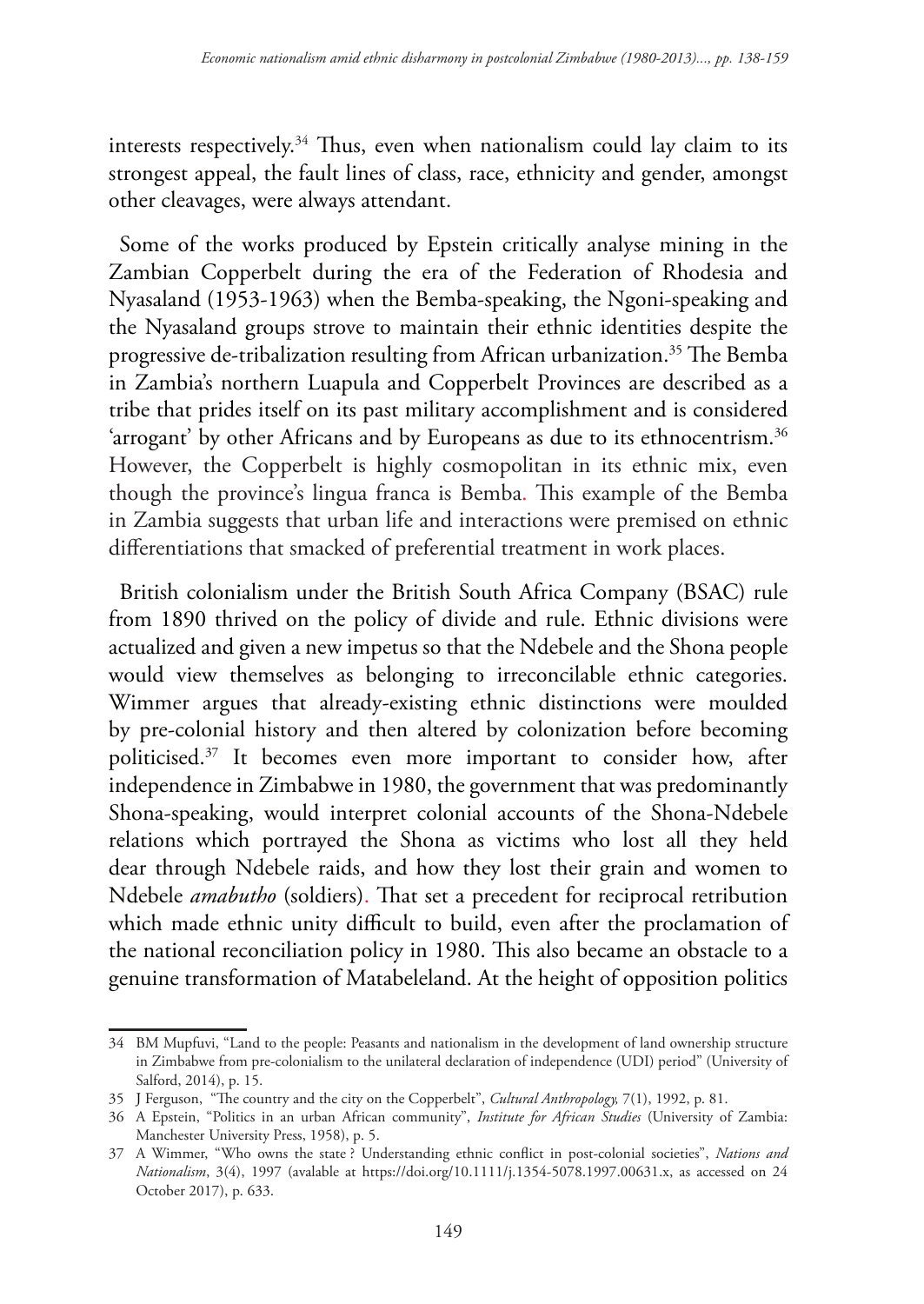in Zimbabwe after 1999, when the MDC was officially launched, key party positions were distributed in such a way that cognisance was given to the ethnic heterogeneity of the Zimbabwean population. Whether these ethnic divisions were eliminated given the representativeness of the opposition MDC in terms of the distribution of party positions to reflect that reality remains unclear.

The preceding view cannot be confirmed because of the unprecedented splits within the MDC after 2005, splits that smacked of ethnic solidarity and ethnic nationalism. The schism which weakened the opposition MDC occurred over the government's move to have a bicameral parliament by creating an upper chamber, the Senate. It appeared to be a battle between the educated and the uneducated in the MDC and those who sided with Professor Welshman Ncube and later broke away to form another MDC faction saw nothing wrong in supporting ZANU-PF on the issue. Those against the idea remained with Richard Morgan Tsvangirai and viewed the idea as an attempt by ZANU-PF to weaken opposition votes in the two-chamber parliament.

Cronyism in Zimbabwe has thrown into political oblivion, great heroic figures of the Second Chimurenga such as Didymus Mutasa and Rugare Gumbo, amongst many others who were accused *of Bhora Musango* (Kicking the ball into the forest)<sup>38</sup> in the 2013 harmonised elections.<sup>39</sup> They were sacked from the ZANU-PF party for disloyalty to Mugabe and for abrogating the revolutionary ideals by siding with internal and external enemies in the form of the opposition MDC and western countries respectively. These ZANU-PF politicians were among many others who were alleged to have led an anti-Mugabe faction in the 2013 elections which retained ZANU-PF power. "Kicking the ball into the net" was a catch phrase used by Mugabe's faction and it denoted Mugabe scoring in the elections.<sup>40</sup> "Kicking the ball into the jungle" depicted Mugabe's enemies within the party who covertly de-campaigned him so that the electorate would vote against him.<sup>41</sup> The whole political drama was theoretically taken to the football field and then interpreted as a game to

<sup>38</sup> They are alleged to have been leading an anti-Mugabe faction in the 2013 elections which retained ZANU-PF power. "Kicking the ball into the net" was a catch phrase used by Mugabe's faction and it denoted Mugabe scoring in the elections. "Kicking the ball into the jungle" depicted Mugabe's enemies within the party who covertly de-campaigned Mugabe so that the electorate would vote against him. The whole political drama was taken to the football field and then interpreted as a game to undermine each other's factions.

<sup>39</sup> L Ncube, "Bhora Mugedhi versus Bhora musango': The interface between football discourse and Zimbabwean politics", *International Review for the Sociology of Sport,* 51(2), 2016, pp. 208-212*.*

<sup>40</sup> L Ncube, "Bhora Mugedhi versus Bhora musango'...", *International Review for the Sociology of Sport,* p. 212.

<sup>41</sup> E Mushava, "Mugabe's 'bhora musango' election nightmare" (available at nehandaradio.com.News, as accessed on 2 January 2012).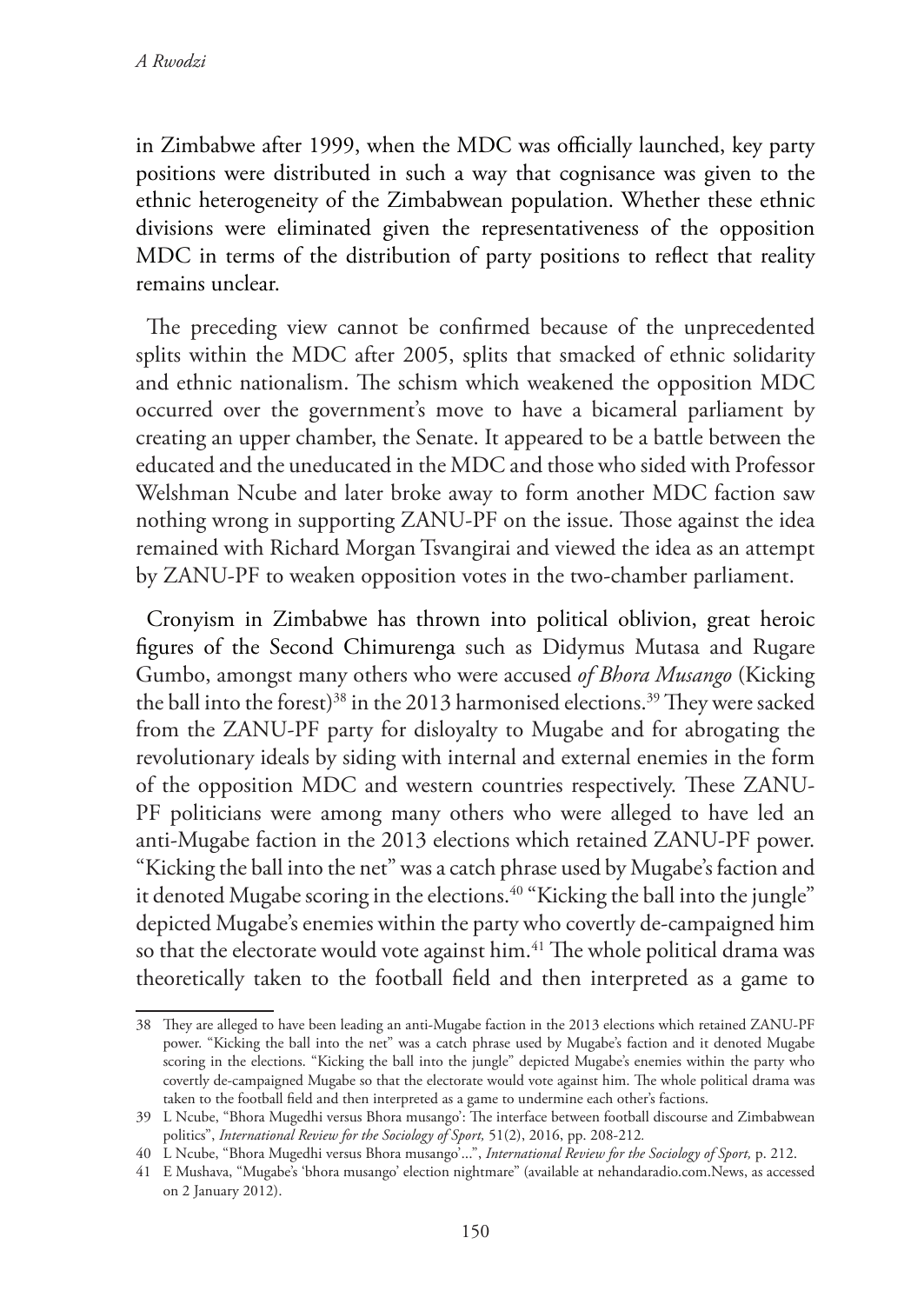undermine each other's factions. Former Vice President of Zimbabwe, Joice (*Teurai Ropa*) 42 Mujuru left government in 2014 on allegations that she had formed parallel political structures within the party and government with a view to challenging Mugabe for the ZANU-PF presidency.<sup>43</sup>

#### *Ethnic reactions to state-orchestrated marginalisation*

It would be naïve to imagine that the liberation struggle was ethnically blind because ethnic-based politics dates to the 1960s and 1970s when political agitation by the nationalists was painted in ethnic colours.<sup>44</sup> Though Sithole was replaced by Mugabe as president of ZANU for his renunciation of violence during the liberation war, Chung describes the ZANLA military as fulfilling the role of "king maker", the title given to General Solomon Mujuru for supporting Mugabe rather than Ndabaningi Sithole during the struggle for power between 1974 and 1976.<sup>45</sup> The involvement of the military in disputes over political leadership even before independence was evidenced by a rebellion by ZANLA leader, Thomas Nhari, in Zambia in 1975 against his commander, Josiah Tongogara. The Chairman Herbert Chitepo, who led the party when the ZANU Central Committee and the Executive were in prison or in disarray before 1975,<sup>46</sup> got killed from a bomb blast that shattered his car. Mazarire highlights what was called "Democratic Centralism" in which at that time, the military was subordinated to the political goals of the party, an arrangement that changed once the military gained influence in leading and determining the party affairs.<sup>47</sup> That military influence set a lasting precedent for Zimbabwean politics and this resulted in a growing tendency within ZANU to celebrate the "gun" under the guise of restoring order and "cleaning up the rot". It also suggests that the army became key in determining the leadership of the state and in the regime's consolidation of state power.

<sup>42</sup> Her Second Chimurenga War name which means "spilling blood".

<sup>43</sup> K Chitofiri, DE Mutasa & T Gwekwerere, "Fighting for justice and freedom through music: The case of Thomas Mapfumo, Hosiah Chipanga and Leonard Zhakata, ca. 1988-2015", *South African Journal of African Languages*, 37(1), 2017, pp. 59-73.

<sup>44</sup> M Phiri, "Ethnic politics on the Zimbawean campaign trail: Do voters really care?", 2013 (available at http:// africanarguments.org/.../ethnic-politics-on-the-zimbabwean-campaign-trail-do-vote, as accessed on 17 September 2017).

<sup>45</sup> F Chung, *Zimbabwe: Looking east* (Bulawayo, Directory Publishers, 2015), p. 94.

<sup>46</sup> GC Mazarire, "ZANU's External Networks 1963-1979: An Appraisal", *Journal of Southern African Studies*, 43(1), 2017, p. 83.

<sup>47</sup> GC Mazarire, "Discipline and punishment in ZANLA: 1964–1979", *Journal of Southern African Studies*, 37(3), 2011, p. 572.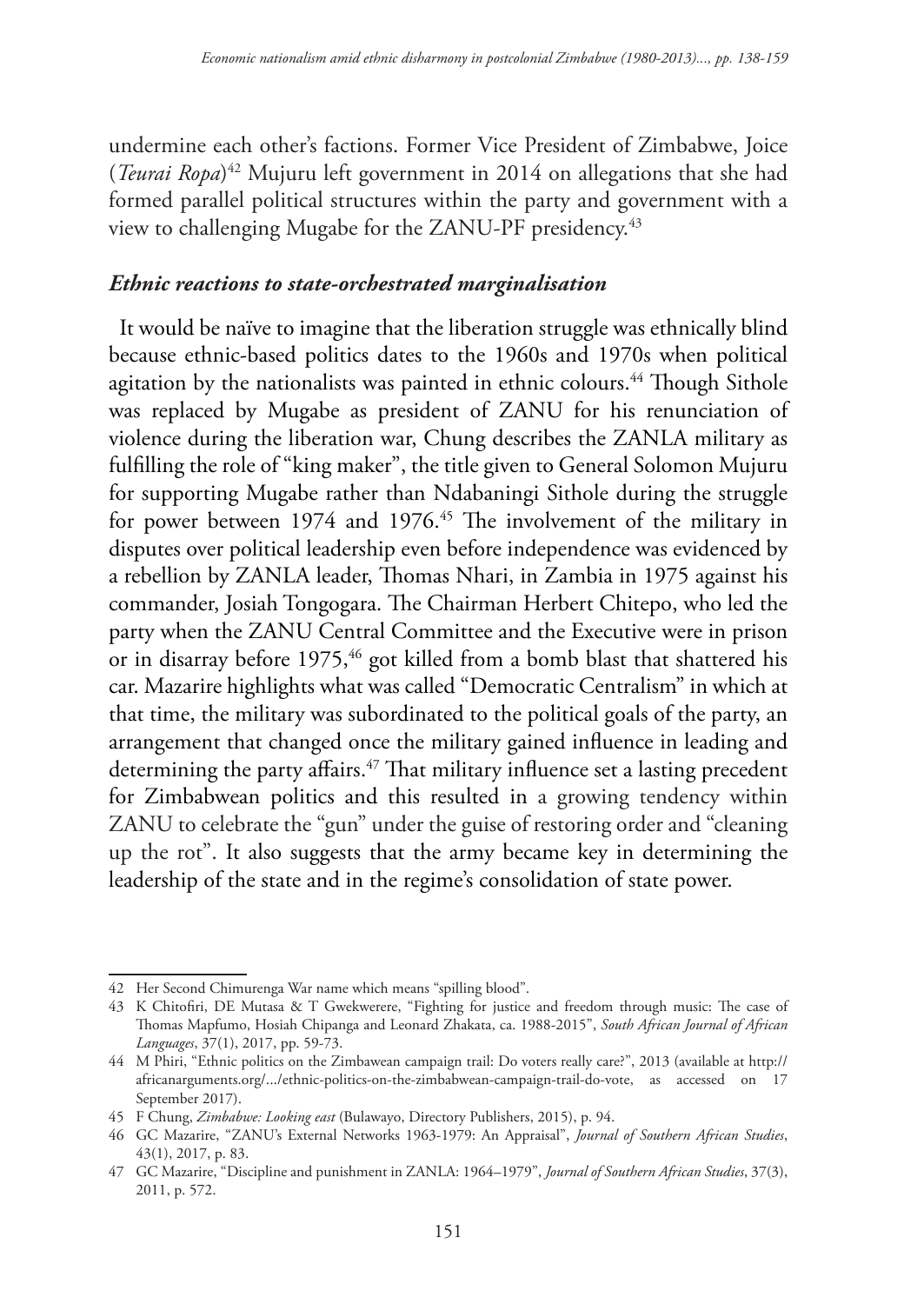The government that assumed power in 1980 was a coalition in the sense that ZAPU with its twenty-seven parliamentary seats as well as the white Rhodesians with twenty seats reserved for them by the 1979 Lancaster Constitution, were drafted into the government. However, this coalition government was further weakened by Mugabe's pledge that if ZAPU decided to oust ZANU-PF from power by military means, the government would respond to that violence with violence.<sup>48</sup> This indicated a lack of mutual trust between the two liberation parties from the inception of the coalition.

Nkomo was a bad loser in the 1980 general elections and was seen to be fuelling Shona-Ndebele animosity to get revenge.<sup>49</sup> From the foregoing, the ZANU-PF elite was seen to have appropriated all the most important positions at government level and, in the process, as having become exclusionary and a class in itself. The message from the ZANU-PF government to the Ndebele was that they should support the ruling party, so they could have representation in government from their own people. As Chung noted, Black racism, which manifests itself in violence against one's political opponent, is a colonial heritage that has replaced white racism in terms of ownership without necessarily altering the system itself.<sup>50</sup>

Integrating the Zimbabwe African National Liberation Army (ZANLA), Zimbabwe People's Revolutionary Army (ZIPRA), the former Rhodesian army, ZANU Sithole forces and Muzorewa forces into the Zimbabwe National Army (ZNA) presented the government with serious challenges. ZANLA had 60 percent, ZIPRA 35-40%, Rhodesia Front (RF) 5% of their fighting forces combined to form a national army.<sup>51</sup> The distrust of other forces generated against a repressive Shona military leadership of the ZNA, provided good breeding ground for political and military dissent which then translated into an insurrection in the Matabeleland and parts of the Midlands regions between 1982 and 1987. These disturbances led to *gukurahundi*, a term in the Shona language which means the storm of the summer that sweeps away the chaff.52 According to Chung, ZANU-PF believed that PF-ZAPU was planning a military coup through its arms caches discovered in

<sup>48</sup> Anon., "Mugabe pledges violent action against revolt", The *Herald*, 5 March 1981.

<sup>49</sup> L Laakso, "Opposition politics in independent Zimbabwe", *African Studies Quarterly*, 7(2), 2003, p. 4.

<sup>50</sup> F Chung, *Zimbabwe: Looking east*, p. 174.

<sup>51</sup> NJ Kriger, *Guerrilla veterans in post-war Zimbabwe: Symbolic and violent politics, 1980-1987*, 105 (Cambridge, Cambridge University Press, 2003), p. 131.

<sup>52</sup> M Sithole & J Makumbe "Elections in Zimbabwe: The ZANU (PF) hegemony and its incipient decline", *African Journal of Political Science/Revue Africaine de Science Politique,* 1997, p. 133.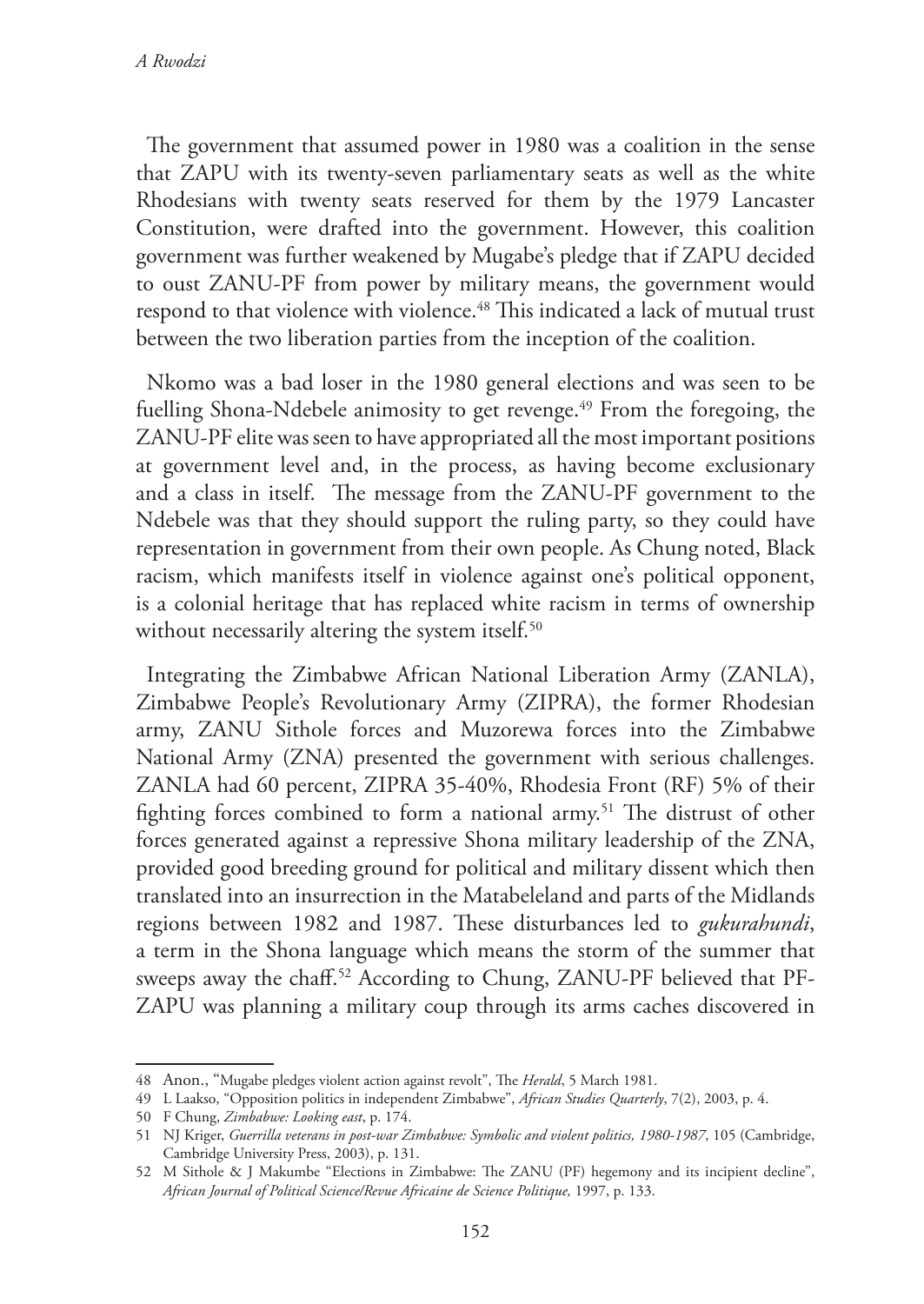a ZAPU farm near Bulawayo:53 on the other hand, PF-ZAPU believed that ZANU-PF was determined to annihilate and exterminate the Ndebele people as an ethnic group.54

One needs to fully comprehend the multi-dimensional character of the *gukurahundi* conflict as political, economic and ethnic. From a political perspective, the conflict was premised on control of the state by ZANU-PF which could be achieved by the removal of the ZAPU challenge. It is for this reason that Muzondidya and Gatsheni (2007) argue that ethnicity was used by Mugabe as a pretext to crush ZAPU and establish a one-party state.<sup>55</sup> The *gukurahundi* narrative became a Shona-Ndebele dichotomy interpreted in ethnic terms in many circles. From an economic point of view, the conflict entailed completed state control of the national resources, particularly gold that abounds in Matabeleland. The conflict was also interpreted in ethnic terms as a war between the Ndebele and the Shona. It was only after two years of independence that the Ndebele realized that they were being marginalized, and that ZANU-PF's drive towards a one-party state would push PF-ZAPU into political oblivion. PF-ZAPU had therefore to stand firm to avoid extinction from the political limelight.

Enos Nkala, one of the founder members of ZANU, asserted that the dissidents were Ndebeles, calling for a second war of liberation and referring to Nkomo as "the self-appointed Ndebele King … a tribalist who should be crushed".56 Such claims were hard to believe because individuals like Joshua Nkomo, Dumiso Dabengwa and Enos Nkala were not Ndebele but Kalanga. There was no way Nkomo could literally become a Ndebele king. At the same time, labelling Nkomo as such could give ZANU-PF political mileage as it brandished him as leading Ndebele dissidents against the state. Mugabe demoted Nkomo from the post of Minister of Home Affairs to Minister without Portfolio after skirmishes in Chitungwiza and Entumbane in 1982<sup>57</sup> between ZANLA and ZIPRA forces that exchanged fire from their urban bases.

<sup>53</sup> F Chung, *Zimbabwe: Looking east*, p. 133.

<sup>54</sup> M Sithole & J Makumbe, *Elections in Zimbabwe …*, p. 133.

<sup>55</sup> J Muzondidya & S Ndlovu-Gatsheni, "'Echoing Silences': Ethnicity in post-colonial Zimbabwe, 1980-2007", *African Journal on Conflict Resolution,* 7(2), 2007, pp. 275-297; A Rwafa, Representations of Matabeleland and Midlands disturbances through the documentary film '*Gukurahundi: A moment of madness'*, *African Identities*, 10(3), 2007 p. 316 (DOI: 10.1080/14725843.2012.715458, as accessed on 7 May 2018).

<sup>56</sup> *The Chronicle* cited in N Musiwaro, "Ethnicity, narrative and the 1980s violence in Matabeleland and the Midlands Provinces of Zimbabwe", Oral history Forum", *Centre for African Studies*, 2014, p. 27.

<sup>57</sup> J Nkomo, *The story of my life*, pp. 217-220.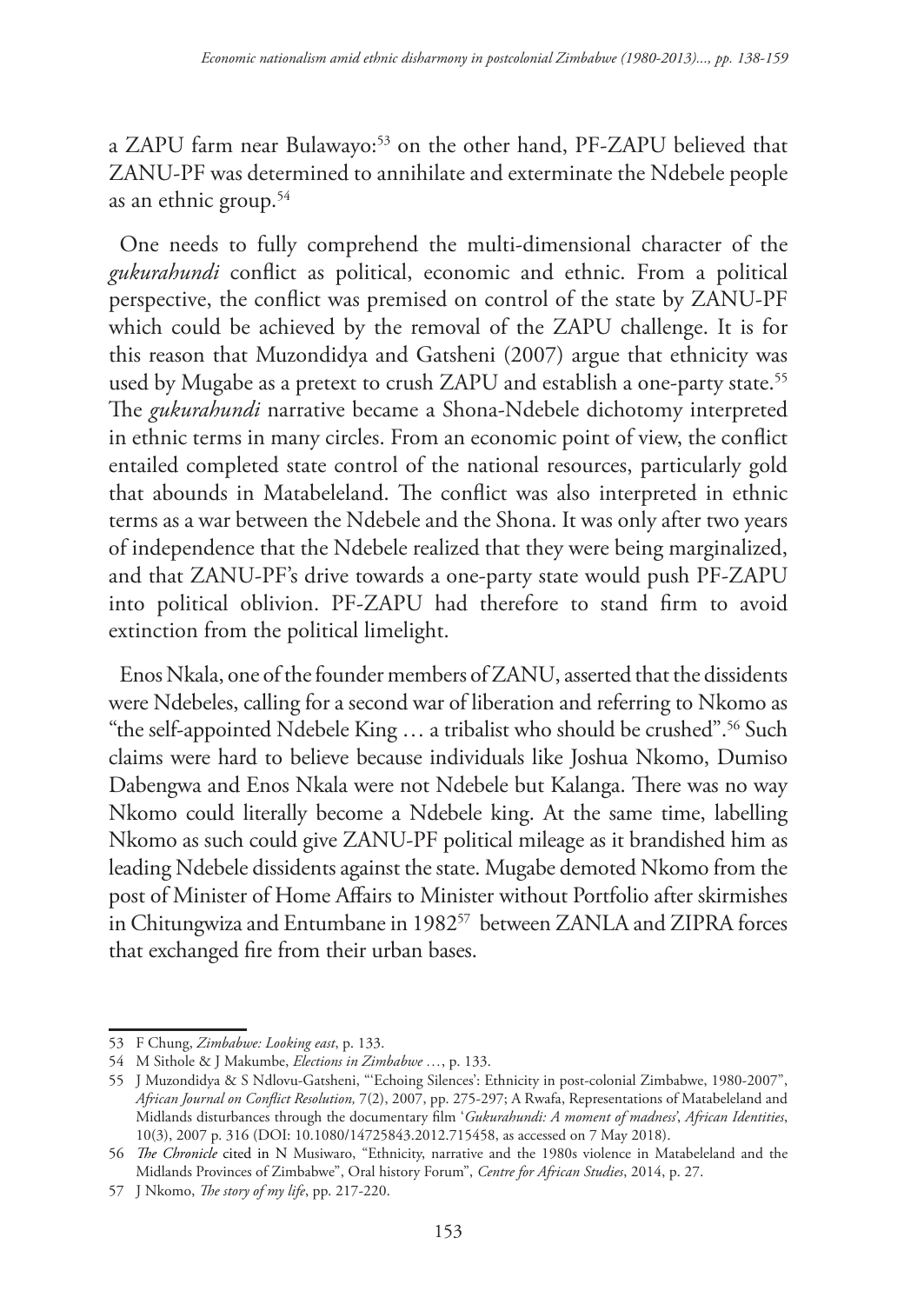*A Rwodzi*

The discovery of heavy Soviet-made weapons in Gwai, the main ZIPRA base, and on Ascot farm, a ZAPU property in 1982<sup>58</sup> gave the government a legitimate claim of a coup plot as this development confirmed its earlier fears of ZAPU intentions, leading to expulsion of all ZAPU members in government. The discovery led to the arrest of ZIPRA High Commanders, among whom were Lookout Masuku and Dumiso Dabengwa, and the expulsion of all ZAPU leaders from Cabinet.<sup>59</sup> The ruthlessness with which the crisis in the Matabeleland and parts of the Midlands regions was crushed has not been fully exposed, and reconciliation attempts after the fiasco have largely been cosmetic as evidenced by incessant pleas for redress. The Task Force to quell the political disturbances after the North Korean trained Fifth Brigade was Shona-speaking and led by the former Rhodesian Security Force (RSF), Colonel Lionel Dyke. Its leadership was dominated by former ZANLA guerrillas.60 The experiences that PF-ZAPU gained from the insurgency led to the realization that continuing an armed insurrection against ZANU-PF, with all the state machinery at its sole disposal, was futile.<sup>61</sup> *Gukurahundi* consequently concretised the strong element of Ndebeleness and made almost permanent, the reciprocation of disdain between the Shona and the Ndebele. Above all, it greatly influenced the way Matabeleland is constituted within the framework of the Zimbabwean polity. What has remained after the conflict are notions of Shona hegemonial power as evidenced by the specialization of the Ndebele in deputising when it comes to the allocation of government and administrative posts.<sup>62</sup>

It can be argued that the PF-ZAPU leadership entered into a fragile Unity Accord with ZANU-PF in 1987 as an acknowledgement of the political supremacy of the ruling party and that their agreement was conditional to their release from prison. Before the Unity Accord, both municipal and parliamentary elections in the city of Bulawayo stirred interparty hostilities, especially given the fact that ZANU-PF failed to make inroads in constituencies in Matabeleland.<sup>63</sup>

<sup>58</sup> KP Yap, "Uprooting the weeds: Power, ethnicity and violence in the Matabeleland conflict 1980-1987", 2001 (available at https://pure.uva.nl/ws/files/3736331/19058\_UBA002000573\_09.pdf, as accessed on 28 August 2018).

<sup>59</sup> "Gukurahundi Timeline (1980-1990)" (available at https://pindula.co.zw/Gukurahundi\_Timeline\_(1980- 1990), as accessed on 10 April 2018).

<sup>60</sup> N Musiwaro, "Ethnicity, narrative and the 1980s violence in Matabeleland...", *Centre for African Studies*, 2014, p. 27.

<sup>61</sup> J Alexander, J McGregor & TO Ranger, *Violence and memory: One hundred years in the 'dark forests' of Matabeleland, Zimbabwe* (Heinemann & James Currey, 2000).

<sup>62</sup> K Manganga, "A historical study of industrial ethnicity in urban colonial Zimbabwe..." (PhD, Stellenbosch University, 2014), p. 185.

<sup>63</sup> M Musemwa, "Disciplining a dissident' city: Hydropolitics in the city of Bulawayo, Matabeleland, Zimbabwe, 1980-1994", *Journal of Southern African Studies*, 32(2), 2006, pp. 239–254.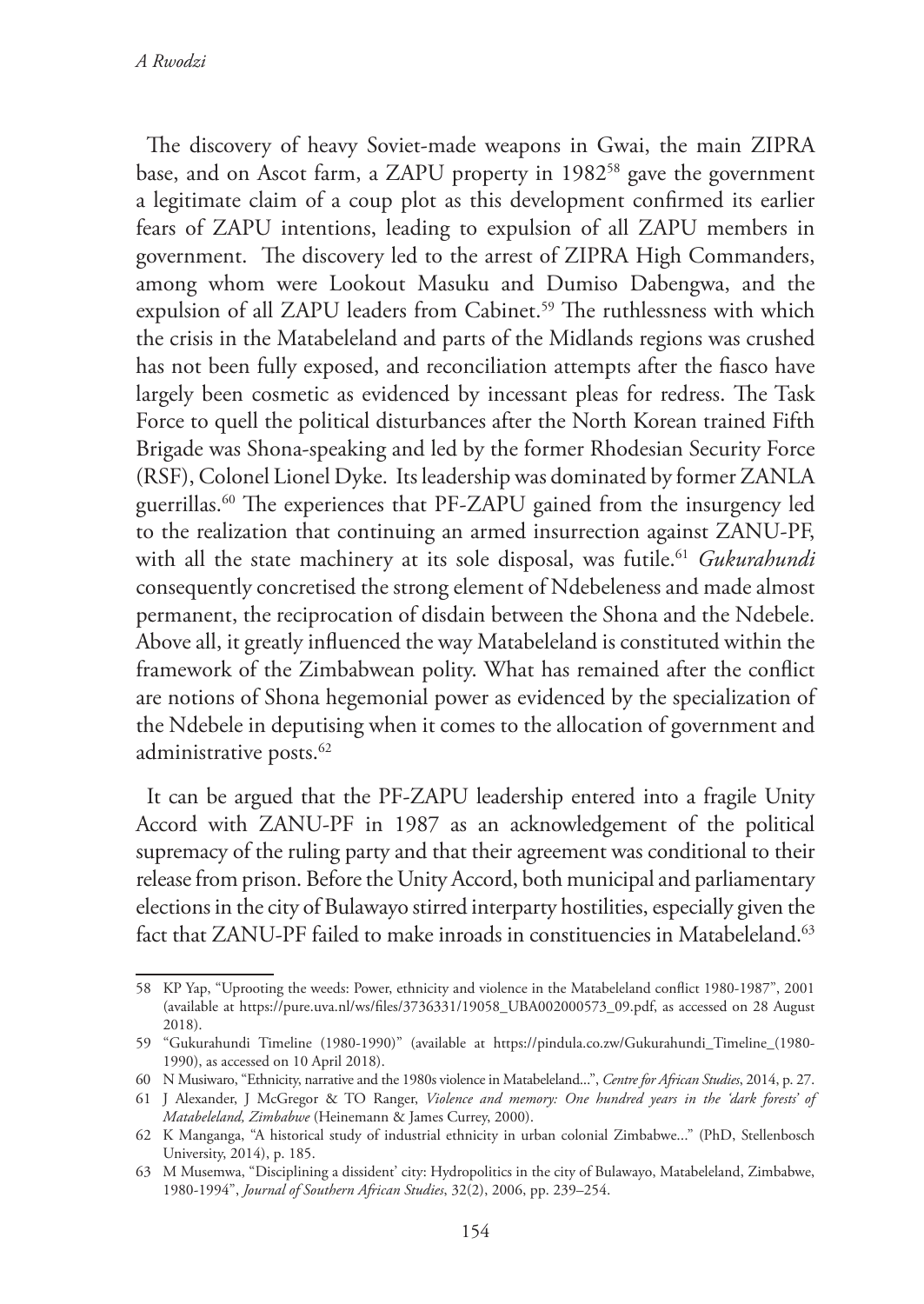Paradoxically, the Unity Accord led to the suspension of all major development initiatives that the government had on the table for the Matabeleland region on the pretext that the region haboured dissidents,<sup>64</sup> and as a result of the fear that the dissidents had not surrendered their guns to the state.

The death in 1999 of the second vice-president Joshua Nkomo, whose post was created in partial fulfilment of the Unity Accord and calculated to placate the Ndebele, made possible the revival of the old ZAPU under Dumiso Dabengwa in 2000. The contention of this faction of ZAPU was that the Unity Accord of 1987 was a sell-out deal that stood to benefit the PF-ZAPU elite much to the disappointment of the ordinary Ndebele people who actually suffered from ZANU-PF orchestrated violence in the first decade of independence in Matabeleland.<sup>65</sup> Another source of anger among the Ndebele was their knowledge of specific party stalwarts in ZANU-PF such as the vice-president Mnangagwa who allegedly masterminded the *gukurahundi* campaign but instead of being tried for the atrocities they supposedly committed, they enjoyed solace in government by way of promotion, $66$  an issue that Coltart highlighted as a major bone of contention between the revived ZAPU and ZANU-PE<sup>67</sup>

The emergence of radical secessionist movements from Matabeleland – the Mthwakazi Liberation Front (MLF) formed in South Africa in 2010, and the Matabeleland Liberation Organisation formed in 2013<sup>68</sup> must be analysed in the context of similar contemporary parallel breakaway attempts sweeping right across Africa.<sup>69</sup> The general underdevelopment of Matabeleland and the City of Kings (Bulawayo) has resulted in many people in Matabeleland coming to regard the region as an appendage of Zimbabwe that received no entitlement to the overall national development efforts coordinated centrally in Harare. The perceived high-handedness in the state's dealings with political dissent, many believe, is antithetical to the ideals of political democracy. The

<sup>64</sup> M Musemwa, "Disciplining a 'dissident' city:...", *Journal of Southern African Studies*, 32(2), 2006, p. 240.

<sup>65</sup> SJ Ndlovu-Gatsheni, "Nation building in Zimbabwe and the challenges of Ndebele particularism", *African Journal on Conflict Resolution*, 8(3), 2008, pp. 27-56.

<sup>66</sup> N Musiwaro, "Ethnicity, narrative and the 1980s violence …", p. 45.

<sup>67</sup> D Coltart, "50 Years of Tyranny in Zimbabwe" (available at http://nehandatv.com/2016/.../struggle-continues-50-years-tyranny-zimbabwe-david-coltart/, as accessed on 7 May 2017).

<sup>68</sup> N Musiwaro, "Ethnicity, narrative and the 1980s violence in Matabeleland...", p. 45.

<sup>69</sup> The Boko Haram in Nigeria are fighting for an Islamic state free from Nigerian control. The recent split of Sudan in 2012 is another case in point and the growing disturbances in Somalia are indicative of the drive towards irredentism. More recent examples such as Brexit, which refers to the vote in 2016 by the majority of people in the United Kingdom to leave the European Union; the push by the Catalonia region in 2017 for independence from Spain.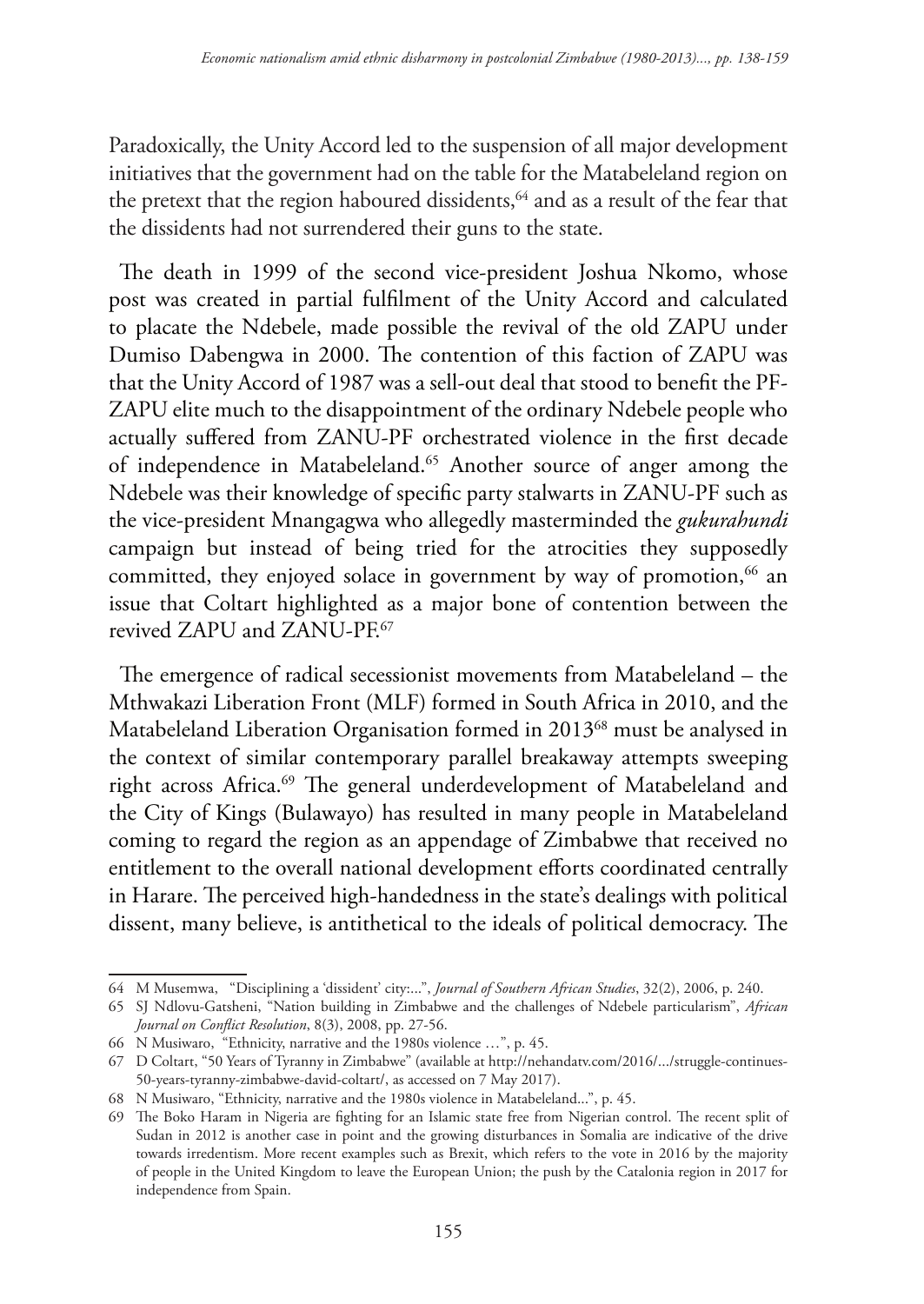Unity Accord ushered in in 1987 has come to be regarded as imposed unity that allowed peace to hang precariously and temporarily in the balance.

The concerns of the former ZIPRA guerrillas were both economic and political. Within the military ranks of the ZNA, preferential treatment in promotion was perceived to be reserved for the former ZANLA forces, most of whom were drawn from the Shona people, even though most ZIPRA cadres felt that they were better trained and could be more effectively used in conventional military campaigns to safeguard the independence of the country. This further reinforced the feeling that resource redistribution was along ethnic lines. Yet, on the other hand, there was sound reason for the ruling party to doubt the sincerity of its main political rival in the nationalist struggle after the discovery of huge arms caches on a PF-ZAPU owned farm and that suggested a possible planned armed insurrection once ZANU-PF was in power. This also explains why the Commonwealth remained silent over the Matabeleland massacre between 1982 and 1987, and why Margaret Thatcher's government in Britain increased its financial aid to the government by ten million pounds during that period.<sup>70</sup> What is clear is that the interparty struggles of the revolutionary period spilt into the postcolonial era and that some ZIPRA fighters regarded Joshua Nkomo as the "Father of Black Nationalism" in Zimbabwe, and that a pattern of ethnic voting resulted, instead, in Robert Mugabe being at the political helm.

Interviewees concurred that state-orchestrated marginalization [or the economic marginalisation thesis] in Matabeleland is linked to post-independence violence between ZANU-PF and PF-ZAPU. They cite political impunity granted to ZANU-PF perpetrators of violence such as Munangagwa, and Perence Shiri among others as having made the opposition to view the country's court system and its institutions as wholly controlled by ZANU-PF and therefore antiopposition. The argument was that these institutions were manipulated by the state to satisfy the political and military demands of the incumbent government. In the 1997 Catholic Commission for Justice and Peace in Zimbabwe (CCJPZ) report, Mugabe admitted that development programmes in Matabeleland came to a standstill during the *gukurahundi* conflict.

When the government was investing in development projects in other parts of the country, Matabeleland was losing out on the premise that the

<sup>70</sup> RSA, Hansard: Commons, 2001.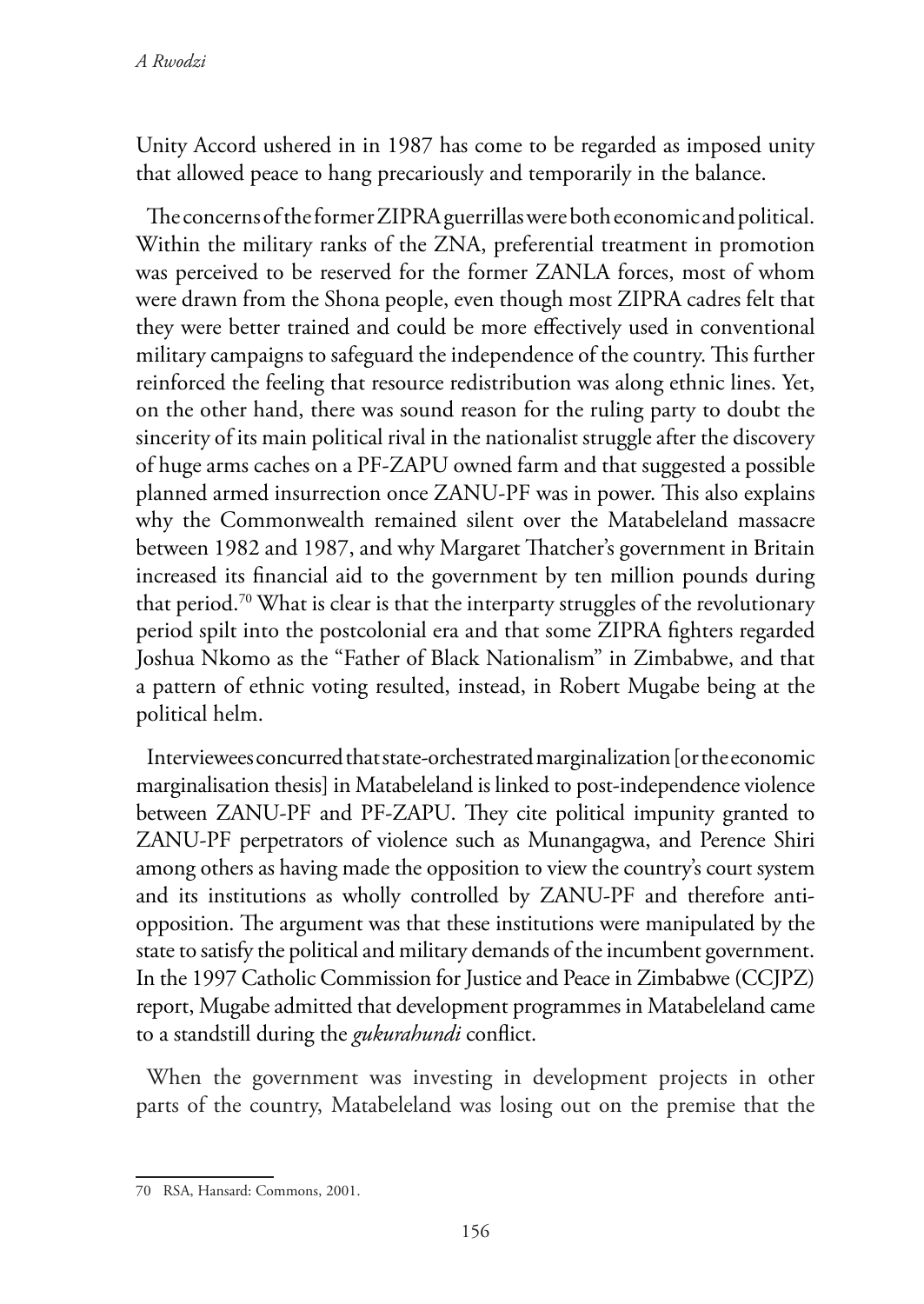disturbances made development difficult<sup>71</sup> just at a time when Mashonaland, Manicaland and parts of the Midlands were given attention, thus dividing the country into two parts of unequal development. For example, the proposed scheme to draw water from the mighty Zambezi River to the arid Matabeleland region, some 450 kilometres away, still remains a pipe dream whereas Mundi Matapa dam in Midlands, Osborne dam in Manicaland and Kunzvi dam near Harare were prioritized.72 On account of the recurrent droughts due to the region's climatic conditions, Musemwa argues that water challenges in the city of Bulawayo were deliberately ignored by the government as a way to cow the Bulawayo City Council, dominated as it were by supposedly PF-ZAPU recalcitrant councillors, into politically submitting to ZANU-PF.<sup>73</sup> By implication, the electorate in Bulawayo would continue paying the harsh price of voting for PF-ZAPU candidates.

Marginalisation is said to have heightened ethnic attitudes of Ndebeleness among the people of Matabeleland and Bulawayo, their capital city. The *gukurahundi* debacle, which was a code name for a state military crackdown on perceived anti-government insurgents, most of whom had Ndebele origins in Matabeleland and parts of the Midlands provinces,<sup>74</sup> also helped to solidify feelings of Ndebele marginalization by a Shona-dominated state. 75 This article also established that the degree of psychological damage that *gukurahundi* had on the Ndebele is difficult to assess, but the survivors remain traumatised by the experiences that they went through back then.

The Shona people, from both written and oral accounts, are accused of taking all important jobs and opportunities in educational colleges and universities such as National University of Science and Technology (NUST) and Selous University in Bulawayo.<sup>76</sup> That was so rampant when there was de-industrialisation in the city of Bulawayo as most companies relocated to other countries or closed under the sheer weight of a dysfunctional economy. In 2010, about 87 business establishments were closed in Bulawayo resulting in over 20 000 workers losing their jobs.77

<sup>71</sup> "Report on the 1980s disturbances in Matabeleland and the Midlands" (Catholic Commission for Justice and Peace in Zimbabwe, March 1997), p. 87.

<sup>72</sup> L Dube, "Zimbabwe: Zambezi Water Project fails to take off", *The Standard,* 24 August 2003.

<sup>73</sup> M Musemwa, "Disciplining a 'dissident' city:...", *Journal of Southern African Studies*, 32(2), 2006, p. 241.

<sup>74</sup> "Gukurahundi open chapter", *NewsDay*, 11 July 2011.

<sup>75</sup> SJ Ndlovu-Gatsheni, "Nation building in Zimbabwe...", *African Journal on Conflict Resolution*, 8(3), 2008, p. 48.

<sup>76</sup> J Muzondidya & S Ndlovu-Gatsheni, "'Echoing silences'...", *African Journal on Conflict Resolution*, 7(2), 2007, p. 288.

<sup>77</sup> *Zimbabwe Independent*, 28 October-3 November 2011.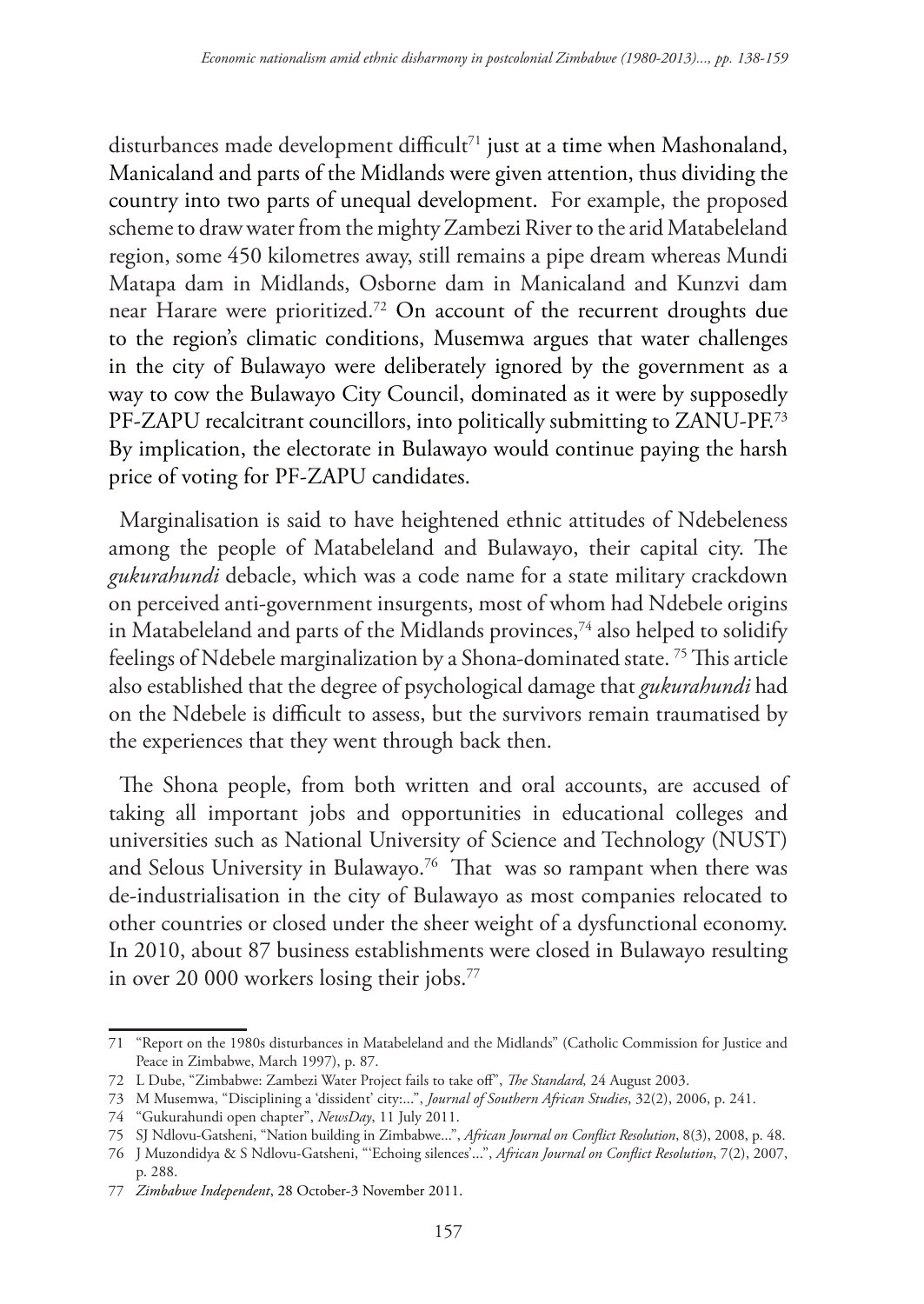Manganga, in his study of industrial ethnicity in Harare, contends that in crisis situations, people tend to identify with their "type" and to use ethnic kinship and other social ties in the scramble for resources.<sup>78</sup> This analysis can be appropriate to use in tracing the origins of a single Ndebele mentality in Matabeleland and Bulawayo. The perception can also be applied to evaluate tribal or ethnic political consciousness in that region of the country which people erroneously equated with nationalist politics. The economic marginalization of Bulawayo, the second largest city in the country, by a ZANU-PF-led government, is argued to have given it second status not only in priority areas of development, but also in government positions. *The Zimbabwean Independent* described Bulawayo in terms of "a tale of two cities" with Harare getting preferential treatment.<sup>79</sup> The article went on to say that Harare and Bulawayo had one thing in common in 2003, which was that the MDC ran them both, and that was as far as the comparison could go because of the sharp contract in their fortunes. This, to some extent, affirmed the assertion that the Ndebele are a tribe that specializes in deputizing.<sup>80</sup>

#### **Conclusion**

The seeming lack of economic development throughout Matabeleland in comparison to other parts of Zimbabwe, and the apparent lack of growth, in both quantitative and especially qualitative terms, in the city of Bulawayo raise questions among many Ndebele people about the government's commitment to the economic advancement of Ndebele people in the country. The way in which politics has developed in Zimbabwe in the post-independence period has shown that divisions along ethnic lines are avoidable if the state commits itself to ideals of national unity and democracy. The Unity Accord in 1987, together with the political and economic challenges that gave rise to it, were not accurately understood by both the ruling ZANU-PF party and the wider Zimbabwean population.<sup>81</sup> The Ndebele people in both Matabeleland North and South have in recent times formulated a marginalization thesis which claims that the ZANU-PF government since 1980 deliberately underdeveloped Matabeleland through social, economic and political marginalization.<sup>82</sup>

<sup>78</sup> K Manganga, "A historical study of industrial ethnicity in urban colonial Zimbabwe...", April 2014, p. 1.

<sup>79</sup> "Harare and Bulawayo: A tale of two cities", *The Zimbabwean Independent*, 20 June 2003.

<sup>80</sup> K Manganga, "A historical study of industrial ethnicity in urban colonial Zimbabwe...", April 2014, p. 185.

<sup>81</sup> A Mlambo, M Vambe, A Zegeye, E V Masunungure and S Badza, "The Internationalization of the Zimbabwe Crisis: Multiple Actors, Competing Interests", *Journal of Developing Societies*, 26(2), 2010, pp. 207-231.

<sup>82</sup> K Manganga, "A historical study of industrial ethnicity in urban colonial Zimbabwe...", April 2014, p. 184.